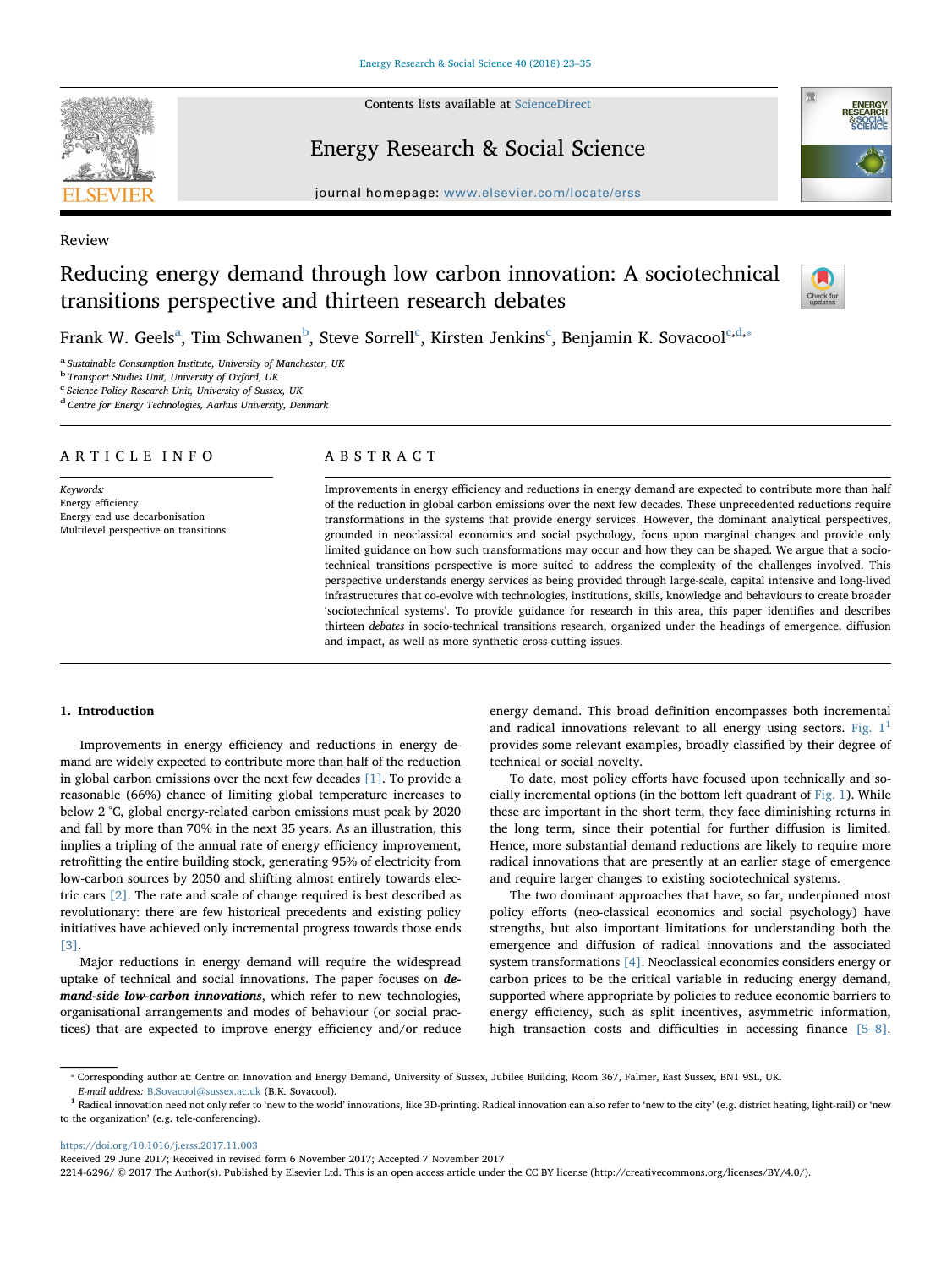Fig. 1. Variety of low carbon innovations with different degrees of social and technical novelty.

<span id="page-1-0"></span>

Neoclassical economics also provides a rationale for supporting new, energy efficient technologies at different stages of the 'innovation chain', but offers only limited insights into either the process of innovation or the most effective means of policy support.

These recommendations have at least three drawbacks. First, for most consumers energy efficiency represents a secondary and largely invisible attribute of goods and services, thereby muting the response to economic incentives. Factors such as comfort, practicality and convenience commonly play a larger role in energy-related decisions, with energy consumption being dominated by habitual behaviour shaped by social norms [\[9,10\].](#page-9-5) Second, carbon pricing is politically unpopular and energy efficiency remains a low political priority, resulting in a policy mix that is frequently weak and ineffective [\[11\].](#page-9-6) Third, neoclassical economics assumes rational decision-making by firms and individuals and tends to pay limited attention to the broader, non-economic determinants of decision-making [\[12\].](#page-10-0)

Insights from behavioural economics and social psychology provide deeper insights into the cognitive, emotional and affective influences on relevant choices and routines and suggest ways to 'nudge' people and organisations towards more energy efficient choices and routines [13–[15\]](#page-10-1). But social-psychological research focuses overwhelmingly upon individual consumers and under-appreciates the importance of interactions with other actors, organisational decision-making and economic and social contexts. More fundamentally, both economic and social psychology have an individualist orientation that underrates the significance of the collective and structural factors that shape behaviour, guide innovation and enable and constrain individual choice.

Thus, the dominant perspectives on reducing energy demand have a number of limitations and these limitations are reflected in the partial focus and relative ineffectiveness of the current policy mix. Given this, we propose a broader socio-technical perspective that more fully addresses the complexity of the challenges involved as well as integrates relevant insights from various social science disciplines.

A socio-technical transitions perspective is more appropriate for two reasons. First, energy services such as heating and mobility are provided through large-scale, capital intensive and long-lived infrastructures that co-evolve with associated technologies, institutions, skills, knowledge and behaviours to create broader 'sociotechnical systems' [16–[22\].](#page-10-2) These systems are termed 'sociotechnical' since they involve multiple, interlinked social and technical elements, such as technologies, markets, industries, policies, infrastructures, user practices and societal discourses. Second, a transitions perspective acknowledges specificities of the kinds of change processes involved.

Sociotechnical systems have considerable inertia, making it difficult for radically different (and more sustainable) technologies and behaviours to become established – such as electric mobility or mass transit schemes. Hence, reducing energy demand involves more than improving individual technologies or changing individual behaviours, but instead requires interlinked and potentially far-reaching changes in the systems themselves – or 'sociotechnical transitions'. These transitions are typically complex, protracted and path dependent and the outcomes are difficult to predict. A socio-technical transitions perspective acknowledges these characteristics, while neo-classical economics and social psychology do not.

The socio-technical transitions perspective has received much attention in recent years [\[3,22](#page-9-2)–25]. In fact, authors have made so many and diverse contributions in recent years that there is a risk of not seeing the forest for the trees. Our key contribution is therefore to inductively identify and describe thirteen key debates within this literature that are relevant for energy demand reduction. Our aim is to construct a research map useful for guiding future research.

We have organized our discussion along three research themes: emergence, diffusion and impact. Although this is suggestive of a linear model of innovation, we think the distinction is useful since each theme encompasses very different analytical topics. Emergence and diffusion of radical demand-side low carbon innovations refer to different phases in decades-long transition processes (although the boundaries between them may be fuzzy). Impact refers to the ultimate effect of low carbon innovations on energy demand. Acknowledging complexities, we also identify crosscutting debates that span the three themes. The focus throughout is on theoretical and conceptual issues rather than specific empirical topics. Many of the debates are relevant to research on 'sociotechnical transitions' in general as well as to research on energy demand in particular.

The paper proceeds as follows. Section [2](#page-2-0) briefly introduces the sociotechnical transitions perspective on low carbon innovation and contrasts this with more mainstream approaches to understanding innovation. Section [3](#page-3-0) then explores the emergence of low carbon innovations from a sociotechnical perspective and identifies five debates on which further research is required. Section [4](#page-5-0) briefly conceptualizes the diffusion of low carbon innovations and identifies three pressing debates. Section [5](#page-7-0) addresses the impact of low-carbon innovations on energy demand and identifies three further debates. Section [6](#page-8-0) then highlights two cross-cutting debates that span all three themes, while Section [7](#page-9-7) concludes.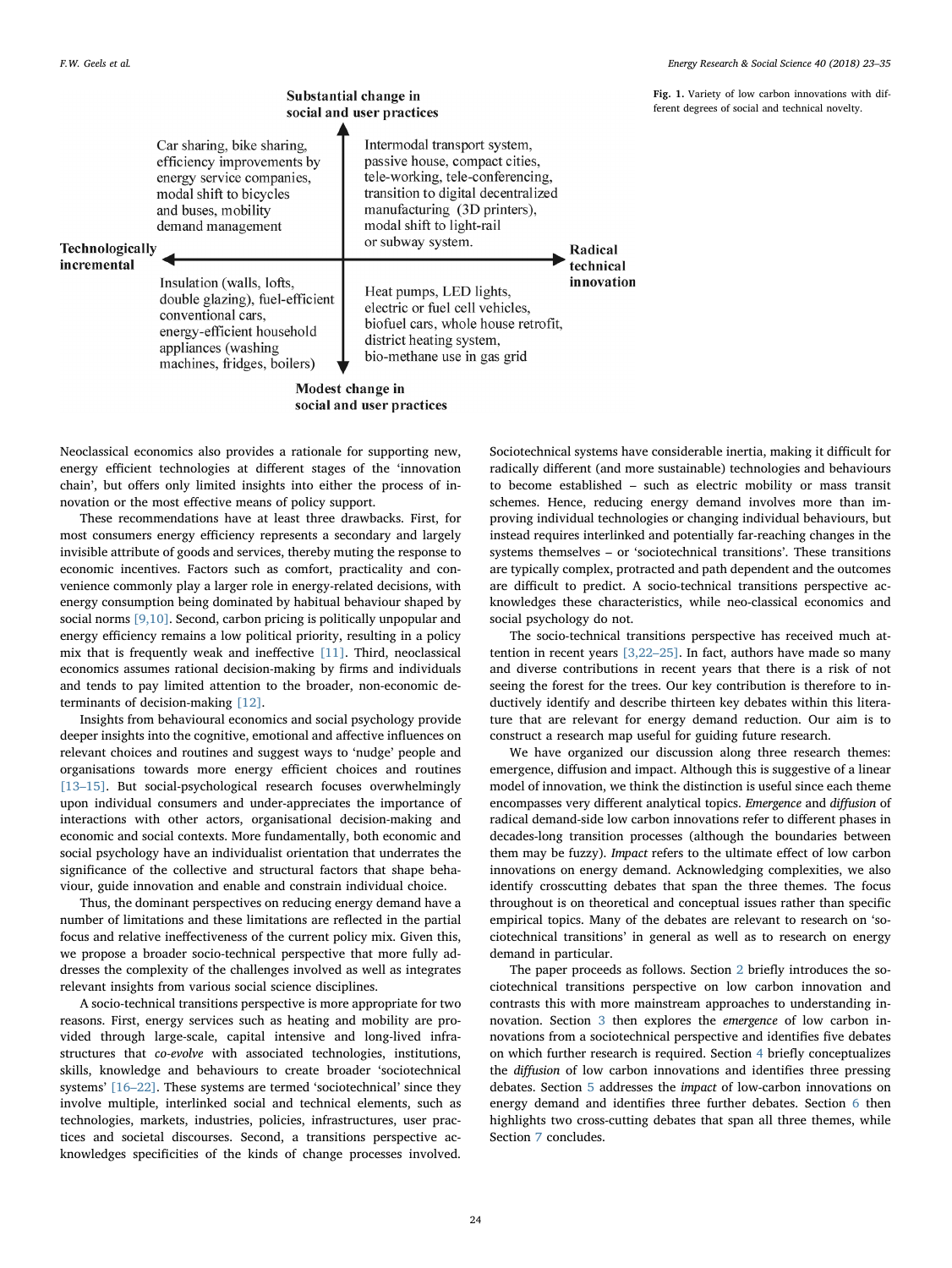#### <span id="page-2-0"></span>2. The sociotechnical transitions perspective

Numerous frameworks identify themselves as being 'sociotechnical', with scores more focusing broadly on the interactions between science, technology, and society. One review identified no less than 96 distinct frameworks or theories focusing across the domains of technological change, sociotechnical transformation, sustainability transitions, or the diffusion, acceptance, and use of new technologies [\[26\].](#page-10-3) Nonetheless, there are some key distinctions that set our sociotechnical transitions perspective apart from others, which we examine here.

#### 2.1. Assumptions with regard to innovation

The sociotechnical approach differs from more conventional models of innovation, which often equate innovation only with new technology. The simplest 'linear' model of innovation assumes that technological development proceeds according to its own, internal logic, largely separated from society, and that once introduced in society, it 'causes' social changes. This model envisions science and technology as an assembly line that begins with basic research, follows with development and marketing of a given technology, and ends with the product being purchased by consumers. Fischer [\[27\]](#page-10-4) characterized this as a "billiard-ball" model, in which technological development rolls in from outside, and impacts elements of society, which in turn impact one another.

A more sophisticated model sees innovation as arising from an innovation system, defined as a "network of institutions in the public and private sectors whose activities and interactions initiate, import, modify and diffuse new technologies" [\[28\].](#page-10-5) This model highlights the interactions and feedback loops between the different phases of R&D, development, demonstration, market formation and diffusion. Innovation is viewed as a collective activity involving many actors and knowledge feedbacks and is strongly influenced by institutional settings [\[28\]](#page-10-5). Within policy and scholarly debate around low-carbon transitions, this challenge has increasingly been framed in terms of 'pathways' towards change [29–[31\].](#page-10-6)

The sociotechnical approach takes this further and focuses upon how innovation processes are often about creating new sociotechnical systems through the co-construction of multiple elements [32–[34\].](#page-10-7) In addition to technological changes, this involves changes in infrastructures, markets, regulations, user practices and so on. The successful development of bike-sharing, for example, is about modal shifts from cars to cycling, shifting from individual ownership to sharing, developing robust bicycles, establishing an infrastructure of docking stations and easy payment facilities, establishing new business models, building political support, ensuring effective maintenance and repair, and disseminating positive discourses about cycling more generally.

The 'co-construction' of user practices and technology [34–[36\].](#page-10-8) is particularly relevant for our interest in reducing energy demand. On the one hand, technologies are adjusted (in smaller and larger steps) to fit better with the user environment. On the other hand, the user environment (user practices, behavioral routines, infrastructures, policies, etc.) is adjusted to accommodate the new technologies. In this way, technologies, environments and user practices co-evolve, as [Fig. 2](#page-2-1) depicts.

More generally, the sociotechnical approach is concerned with the interactions between various actors in the development and diffusion of innovations. These may include researchers, designers, engineers, firms, consumers, policymakers, urban planners, intermediaries and the media. A sociotechnical analysis pays attention to interpretations, interests, decisions, resource allocations, learning processes, and power struggles among these actors. Innovation is understood as arising from actions and interactions in social contexts, rather than from an intrinsic technical or economic logic (e.g. the 'best' technology wins).

Within the sociology of technology, there are different kinds of socio-technical approaches that share some of the above characteristics,

<span id="page-2-1"></span>

Fig. 2. Co-construction of technology and user environment [\(\[37\]: 251\)](#page-10-15).

but differ in other ways. The Social Construction of Technology (SCOT) approach [\[38\],](#page-10-9) for instance, focuses on the meanings of technologies and how these emerge from competing interpretations in relevant social groups. SCOT consequently downplays the importance of economic considerations such as finance and market competition. SCOT-studies tend to focus on the emergence and stabilisation of artefacts, but pay less attention to diffusion, impact or replacement of existing systems. The Large Technical System (LTS) approach [\[39,16\]](#page-10-10) focuses on a particular kind of technology: large-scale, integrated infrastructures. LTSscholars address emergence, diffusion and societal transformation, but also pay less attention to replacement of existing systems. Their emphasis on 'system builders' also has heroic, voluntarist connotations, often with a supply-side orientation. Actor-Network Theory (ANT) [\[40\]](#page-10-11) is a radical approach that adopts a 'flat ontology', which means it understands coordination as emerging from circulations and translations between local practices [\[41\]](#page-10-12). It thus challenges the traditional social science emphasis on institutions and social structures as coordinating forces. ANT also challenges traditional views on actors by endowing artefacts (including electrons, scallops, assault rifles, and doorstops) with agency, because they hold socio-technical networks together. While provocative, ANT's translational focus makes it impractical for investigating decades-long transition processes as its methodological recipe to 'follow the actors' is difficult to put into practice.

To understand transitions, we suggest that the Multi-Level Perspective (MLP) [\[42,43,18\]](#page-10-13) is the most suited socio-technical approach. The MLP combines ideas from SCOT (on social networks and interpretations) with evolutionary economics (which acknowledges economic dimensions and struggles between radical innovations and existing systems). The MLP thus spans foundational social science dichotomies [\[44\]:](#page-10-14) agency and structure; stability and change; ideational and material dimensions.

## 2.2. Transitions in sociotechnical systems

Substantial reductions in energy demand require transitions towards new or durably reconfigured sociotechnical systems in heating, lighting, motive power and mobility. Promising low carbon innovations are the seeds for such transitions, but many of them are currently small in terms of market share and amount of investment and face uphill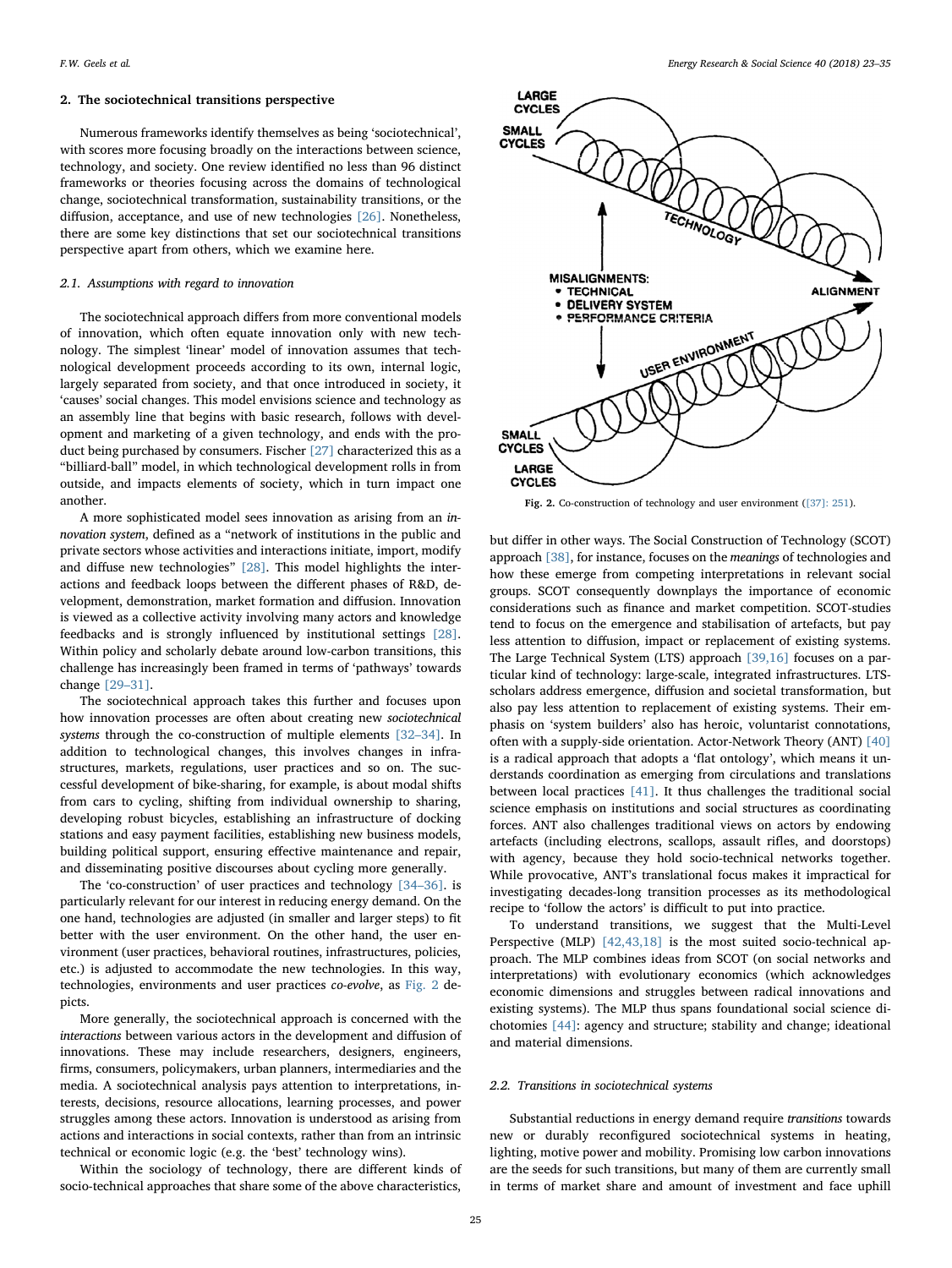struggles against existing sociotechnical systems.<sup>[2](#page-3-1)</sup> One implication is that current policy interventions (which revolve around cost structures, information provision and regulation) may be insufficient to bring about non-marginal change. A second implication is that low carbon innovations should not be studied in isolation, but in the context of their compatibility with and struggles against existing sociotechnical systems. One framework to understand these issues is the Multi-Level Perspective (ML), which we briefly describe to contextualize our later discussion.

The MLP distinguishes three analytical levels [\[42,43,45\].](#page-10-13)

- 1. The incumbent sociotechnical system refers to the interdependent mix of technologies, industries, supply chains, consumption patterns, policies, and infrastructures. These tangible system elements are reproduced by actors and social groups, whose perceptions and actions are shaped by rules and institutions, such as shared meanings, heuristics, rules of thumb, routines and social norms. These more intangible elements are referred to as the sociotechnical regime. Innovation in existing systems is mostly incremental and path dependent, aimed at elaborating existing capabilities, because of various lock-in effects [\[17\].](#page-10-16) These include sunk investments (in skills, factories, and infrastructures), economies of scale, increasing returns to adoption, favourable regulations, cognitive routines, social norms and behavioural patterns. These reinforcing factors act to create stability in the incumbent system.
- 2. Niche innovations refer to novelties that deviate on one or more dimensions from existing systems. The novelty may be a new behavioural practice (e.g. car sharing), a new technology (e.g. batteryelectric vehicles), a new business model (e.g. energy service companies), or a combination of these. Because radical novelties initially have poor price/performance characteristics, they cannot immediately compete with existing systems (e.g. electric vehicles or heat pumps). Particular applications, geographical areas, markets or subsidized programs therefore act as 'incubation rooms' – called 'niches' – which protect novelties against mainstream market selection [\[46,47\]](#page-10-17). In these niches, radical innovations are initially often developed by small networks of dedicated actors, often outsiders or fringe actors [\[48\]](#page-10-18).
- 3. The sociotechnical landscape forms an exogenous environment beyond the direct influence of niche and regime actors, but acting upon them in various ways. This may be through gradual changes, such as changes in cultural preferences, demographics, and macropolitical developments, or through short-term shocks such as macroeconomic recessions and oil shocks.

Transitions come about through processes within and between the three analytical levels that vary over time. In the emergence phase, niche actors engage with radical innovations (e.g. by improving technologies, opening up markets, finding customers, attracting investment, lobbying policymakers for support), but this does not automatically lead to sociotechnical transitions because existing systems are stabilized by multiple lock-in mechanisms. In the diffusion phase, niche innovations build up internal momentum (through various mechanisms, discussed below), while changes at the landscape level create pressure on the regime. The subsequent destabilisation of the regime creates windows of opportunity for niche innovations to diffuse. The wider breakthrough of niche innovations leads to broader system transformation, which generates impacts.

This brief description indicates that the MLP provides a big picture understanding of transitions. The next three sections draw upon this

framework to further assess the processes through which low carbon innovations emerge and diffuse, together with their impacts on energy demand. In each case, we first provide a general conceptualisation of the relevant theme (emergence, diffusion, impact) and then highlight several research debates within this theme. These are largely theoretical debates that need to be connected to empirical questions.

#### <span id="page-3-0"></span>3. Emergence of low carbon innovations

Research on emergence does not focus on the initial invention of new ideas (e.g. from scientific research), but on the early introduction of these ideas and their concrete embodiment into society. Confusingly, the word 'innovation' is often used as a synonym for emergence, and to distinguish early introduction from 'diffusion'. The distinction between emergence and diffusion is often fuzzy and gradual, but the former involves much greater emphasis on plurality, experimentation, testing, demonstration and collective learning.

The introduction of innovations tends to be difficult because the supportive sociotechnical contexts that allow innovations to thrive – e.g. networks of institutions, formalised and tacit knowledge, social norms and expectations, design standards, financial resources, and so forth – have yet to be established. A common manifestation of the absence of supportive contexts for innovations is the so-called 'valley of death' [\[49\]](#page-10-19) between research or demonstration projects on the one hand and full-blown market commercialisation on the other. Many novelties fail to cross this chasm or take a very long time to do so. As a result, it is difficult to mobilise sufficient financial resources and/or policy support for development and subsequent diffusion.

According to the sociotechnical transitions literature [46–[52\]](#page-10-17), the creation of 'protective spaces' is a useful and important means of encouraging emerging innovations because they shield those innovations from the pressures imposed by the existing system and give them time to mature. Such protective spaces allow actors associated with innovations to address and reduce a wide range of uncertainties, including:

- 1. Techno-economic uncertainties: There may be competing technical configurations (electric vehicles, for instance, may use lead acid batteries, nickel metal hydride batteries, lithium ion batteries, and zinc air batteries), each with different advantages and disadvantages.
- 2. Finance and investment related uncertainties: Often it is difficult not only to obtain the funding that is necessary for technical development and practical experimentation, but also to evaluate the rationality of investments in innovations. To attract funding, product champions often make positive promises [\[53,54\]](#page-10-20) and even expert analysts in technical areas often suffer from 'appraisal optimism' [\[55](#page-10-21)–57].
- 3. Cognitive uncertainties: Actors developing niche innovations often have different views and perceptions about technical specifications, consumer preferences, infrastructure requirements, future costs, and so forth [\[58\].](#page-10-22) This 'interpretive flexibility' [\[38\]](#page-10-9) gives rise to debates, disagreements, discursive struggles and competing visions [\[59,60\].](#page-10-23)
- 4. Social uncertainties: The networks of actors developing niche-innovations are often unstable and fluid. Actors may enter into partnerships for a few years, but then leave if difficulties arise or funding runs out [\[61\].](#page-10-24) Start-up or spin-off firms may be attracted by new opportunities, but then may also exit when economic ventures fail (as they often do in early phases).

To address these uncertainties, the literature on 'strategic niche management' (SNM) distinguishes three core processes in the development of niche-innovations (see [\[51\]](#page-10-25), for a summary):

• Articulation of expectations and visions: Expectations are considered crucial for niche development because they provide direction to

<span id="page-3-1"></span> $2$  The UK heating system, for instance, is dominated by individual boilers (95% of households), most of which are linked to the national gas infrastructure (80% of households) [\[175\]](#page-12-0). So, low carbon heating innovations that rely upon different energy carriers (e.g. heat pumps) or require different infrastructures (e.g. district heating) face considerable difficulties in becoming established.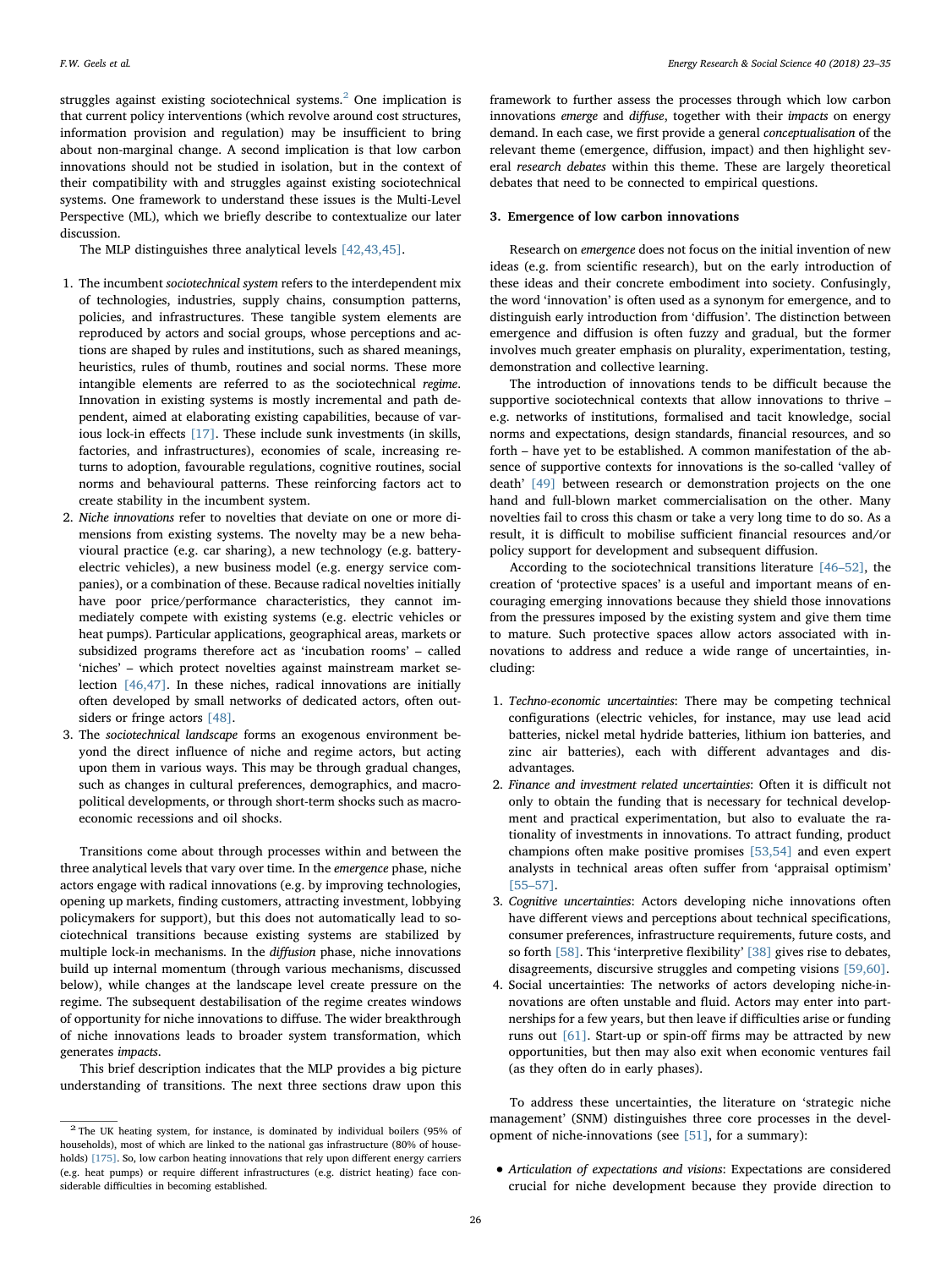learning processes, attract attention, and legitimate (continuing) protection and nurturing [\[53,54,62\]](#page-10-20);

- Building of social networks: This process is important to create a constituency behind an innovation, to facilitate interactions between relevant stakeholders, and to provide the necessary resources (e.g. venture capital, people, and expertise) for further development and subsequent diffusion [\[46\]](#page-10-17);
- Learning processes along multiple dimensions [\[63\],](#page-10-26) including: technical aspects and design specifications; markets and user preferences; cultural and symbolic meaning; infrastructure and maintenance networks; production, supply chains and distribution networks; regulations and government policy; and societal and environmental effects.<br>Niches can be said to gain momentum if: first,

visions and expectations become more precise and more broadly accepted; second, the alignment of various learning processes results in shared expectations and a 'dominant design'; and third, networks increase in size, including the participation of powerful actors that add legitimacy and expand resources [\[51\].](#page-10-25) These processes of stabilisation, growing acceptance and support and community building tend to occur over sequences of concrete demonstration projects, experiences and trials (see [\[50\]](#page-10-27), for one conceptualisation of these processes).

Having summarised and characterised the niche-innovation literature, we now identify five research debates that are relevant to the emergence of low carbon innovations.

## 3.1. The relative role of outsiders and incumbents

One debate that has attracted significant attention is the composition of social networks and the question of which actors drive the innovation. Specifically, what are the roles of new entrants relative to actors within the incumbent regime such as electric utilities and car manufacturers? The early SNM literature and the grassroots innovation approach [\[64,65\]](#page-10-28) suggested that start-ups, civil society organisations and grassroots innovators tend to pioneer radical niche innovations because they are less 'locked in' and willing to think 'out of the box'. Incumbent actors, in contrast, were thought to focus on incremental innovations that fit easier with existing capabilities, capital investments and interests.

Recent work has questioned this simple dichotomy, identifying many instances where incumbent actors develop radical niche innovations [\[66](#page-10-29)–70]. New entrants may also collaborate with incumbents in order to draw on their financial resources, technical capabilities and political connections. This may accelerate emergence but almost inevitably entails some 'mainstreaming' and weakening of the radical aspects of the innovation [\[71\]](#page-10-30). While this may enhance the scalability of innovations – i.e. the potential for growth and wider diffusion – the risk is also that their critical edge and potential to bring about 'deep' changes to contemporary society are lost.

#### 3.2. The scalability of niche-innovations

A second debate concerns the scalability of niche-innovations. Some innovations (like bike-sharing) may be scaled up through successively larger demonstration projects [\[72,50\]](#page-10-31). But others (like bike co-operatives or urban gardening projects) may be more difficult to scale-up and hence remain relatively small – catering to the needs of a specific (local) user segment. This raises questions for policy. A focus on efficiency and effectiveness may result in a greater support for scalable innovations that hold the promise of significant reductions in energy consumption, including electric vehicles and urban light rail. Yet, less scalable innovations may provide significant wider and/or not necessarily easily quantifiable benefits. For instance, bicycle cooperatives can fulfil an important role in the maintenance of individually and publicly owned bikes and, like urban gardening projects, assist in the (re)integration of

disadvantaged youth, ex-convicts, etc. into working life and mainstream society [\[73\]](#page-10-32). This may make support for innovations with limited scalability worthwhile and raises hitherto largely unaddressed questions for SNM and multi-level thinking: is up-scaling of niches the only way through which regime shifts can come about?

#### 3.3. Place and geography

A third debate concerns the significance of place and geography for sustainability transitions [\[74](#page-10-33)–76]. While the sociotechnical literature is strong on temporal issues, it has paid less attention to spatial questions such as: Why do innovations emerge more often in some than in other places? Why do transitions unfold faster in certain locations than in others? What is the role of local and regional institutions, policies and forms of governance in the emergence and diffusion of innovations? Much of the recent thinking on the geography of sustainability transitions focuses on cities and urban networks [\[68,77](#page-10-34)–80]. This is largely because cities now house the majority of the world's population; urbanisation is continuing apace [\[81\];](#page-11-0) cities have long been the cradle of innovations and creativity [\[82,83\]](#page-11-1); and economic and state restructuring under neoliberal capitalism have enhanced the economic and political significance of cities [\[84,85\].](#page-11-2) Research on the role of place, cities and urban networks can advance understanding of how interactions within and across niche innovations, and indeed niche innovations themselves, are constituted by assemblages of regulation, funding, discourses, the pre-existing material fabric (e.g. buildings, physical infrastructures, technical artefacts), collective values and customs that are both place-specific and networked across localities. This deepens insight into the locational 'stickiness' (e.g. why have all attempts to create congestion charge schemes in the UK beyond London failed?) and spatial politics of niche innovations, and hence their scalability and potential transferability.

## 3.4. The economic and business dimensions of niche innovations

A fourth debate is the need to further articulate the business and economic dimensions of niche-innovations. Reflecting their sociological origins, SNM studies have tended to focus disproportionately on sociocognitive dimensions, such as visions, social networks and learning processes. This could be fruitfully complemented with more economic research on the development and evolution of new business models (e.g. energy service companies, bike/car sharing) and the role of (private and public) funding mechanisms [86–[89\]](#page-11-3). The latter is especially important since funding is a major constraint on the emergence of innovation in sectors such as domestic buildings and urban transport [\[68\]](#page-10-34). Insights from political economy can also be utilised to analyse how powerful actors influence funding streams [\[90\]](#page-11-4). Another important economic issue is how investments in emerging (technological) innovations may generate broader economic benefits, such as 'green jobs'. Promises of such benefits form a key part of societal debates around such innovations (e.g. underpinning the creation of the Office for Low Emission Vehicles), even though there are many uncertainties about the size of these benefits and to whom they accrue [\[91\].](#page-11-5)

## 3.5. Changing user practices

A fifth debate concerns changes in user practices in relation to niche innovations. This topic has not been studied in great depth in the SNM literature, which has focused more on new technologies and services than on their consumption and end-use [\[92,93\].](#page-11-6) Further development of the role of users in niche-innovation can draw on insights from various literatures. For example, the literature on domestication [94–[96\]](#page-11-7) emphasizes the creative agency of consumers who do not just buy new technologies but also embed them in their daily lives. This requires cognitive work (learning about the artefact and developing new competencies), symbolic work (articulation of new interpretive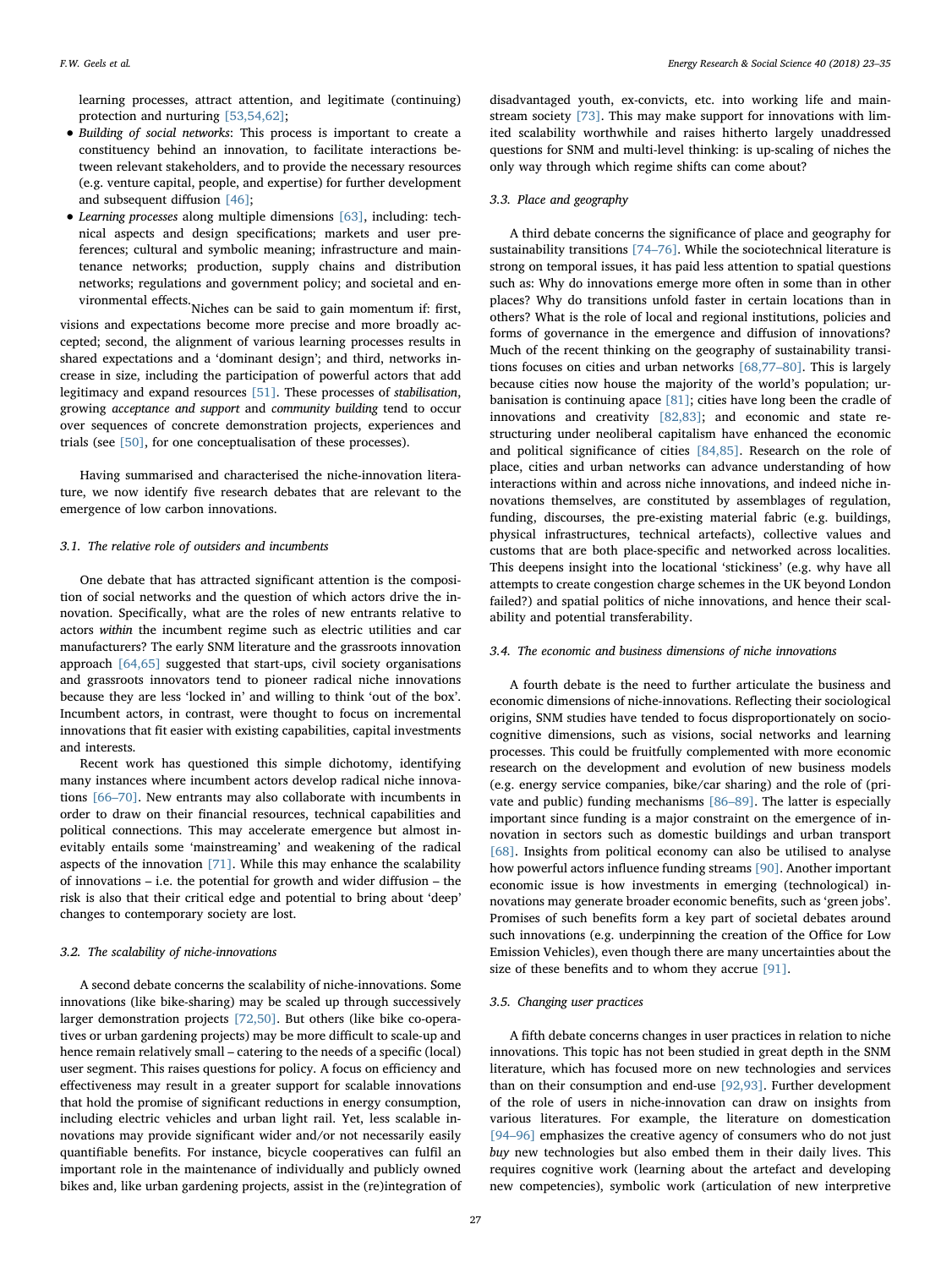categories, symbols, and beliefs that guide 'sense-making' of new technologies) and practical work (adjustment of user routines to match the new technology). Similarly, the literature on user innovation [97-[99\]](#page-11-8) suggests that users play active roles in the development of new uses of technologies that were not foreseen by producers. Furthermore, interactions between supply and demand may be facilitated by intermediary actors (e.g. consumer organizations, patient representatives, organizations, marketing and testing agencies, retailers, auto clubs, salespeople) and by institutional loci where users, mediators and producers can meet to negotiate and align technical design choices and user preferences [99–[104\]](#page-11-9).

## <span id="page-5-0"></span>4. Diffusion of low carbon innovations

The widespread diffusion of low carbon innovations is necessary to achieve energy demand reduction on a substantial scale. However, large-scale diffusion in mass markets often means head-on competition with incumbent sociotechnical systems, which are stabilised through the alignment of existing technologies with the business, policy, user and societal contexts. Therefore, the diffusion low carbon innovations does not happen in an 'empty' world, but in the context of existing systems that provide barriers and active resistance [\[105\]](#page-11-10). Another problem is that many low carbon innovations are not intrinsically attractive to the majority of consumers since they are often (initially) more expensive and perform less well on key dimensions. Much of the recent policy interest in low carbon innovation is driven by public good concerns (e.g. sustainability, climate change) rather than by private interests, which implies that diffusion is unlikely to be driven solely by economic mechanisms. Policy support, cultural discourses and social pressures are therefore likely to be important factors as well, which means that a multi-dimensional approach is required.

The MLP conceptualises diffusion as entailing two interacting developments: 1) the creation of endogenous momentum of niche-innovations; and 2) the embedding of niche-innovations in wider contexts and environments. Both developments can be seen as process of co-construction and alignment.

Endogenous momentum arises gradually from the same processes that drive the emergence of innovations, namely: developing larger social networks with greater legitimacy and resources; aligning learning processes on multiple dimensions (technical, market, infrastructural, social political, cultural) resulting in a 'dominant design'; and forming clear and widely accepted visions of the future of the innovation. The gradual shift from the emergence phase to the diffusion phase is characterized by a reversal in which the innovation shifts from initial flexibility (when it is fluid and socially shaped) to 'dynamic rigidity' [\[106\]](#page-11-11). Hughes [\[16\]](#page-10-2) describes the emerging momentum of new systems in terms of an increasing 'mass' of technical and organizational components,<sup>[3](#page-5-1)</sup> emerging directionality and system goals, and an increasing rate of perceptible growth. Thus, endogenous momentum is driven my multiple and reinforcing causal mechanisms including: expansion of social networks and bandwagon effects; positive discourses and visions; learning by doing; increasing returns to scale; network externalities; strategic games between firms (e.g. 'jockeying for position'); and increasing support from policymakers who see the innovation as a way of solving particular problems.

The diffusion of low carbon innovations also requires embedding within policy, social, business and user environments [\[107\].](#page-11-12) This external fit may be difficult to foresee, as Rosenberg ([\[108\]: 14](#page-11-13)) noted more than forty years ago: "the prediction of how a given invention will

fit into the social system, the uses to which it will be put, and the alterations it will generate, are all extraordinarily difficult intellectual exercises". Achieving this fit may be especially difficult for more radical niche-innovations that often face a 'mismatch' [\[109\]](#page-11-14) with the existing sociotechnical system. The process of societal embedding is conceptualised as a co-construction process that entails mutual adjustments between the innovation and wider contexts: "Technology adoption is an active process, with elements of innovation in itself. (…) Behaviours, organization and society have to re-arrange themselves to adopt, and adapt to, the novelty. Both the technology and social context change in a process that can be seen as co-evolution" [\(\[42\]: 389](#page-10-13)). The degree of adjustment is a question for research, where one extreme is that the innovation is adjusted to fit in existing contexts and another extreme is that the contexts are adjusted to accommodate the innovation.<sup>[4](#page-5-2)</sup>

The distinctive contribution of a sociotechnical approach to diffusion is to study the interaction between endogenous mechanisms and external embedding. Although adoption decisions by individual consumers remain important, the sociotechnical perspective focuses upon the activities of a broader range of actors. Within this literature, we highlight three debates that are relevant to the diffusion of low carbon innovations.

#### 4.1. How does the MLP relate to existing diffusion models

First, a general debate is how the MLP-based view on diffusion relates to existing diffusion models that have been developed in the economic, sociological, geographical, and psychological literatures [110–[113\]](#page-11-15). We suggest that these existing models may be grouped into three broad families, namely: adoption models, socio-technical (or coconstruction) models, and *spatial* models ( $Box\ 1$ ).<sup>[5](#page-5-3)</sup> The MLP currently draws primarily upon the socio-technical (co-construction) models. A conceptual research challenge is therefore to consider if and how the socio-technical<sup>[6](#page-5-4)</sup> perspective can be enriched with insights from the adoption and spatial models. A second question is how relevant the various diffusion models are for different types of low carbon innovation and if their salience varies over time<sup>7</sup>.

## 4.2. Diffusion of systemic innovations

Second, there is a debate regarding the diffusion of systemic innovations (which often, but not necessarily, have an infrastructural component). The adoption models, which are the dominant approach in diffusion research, can be criticized for focusing on discrete artefacts or products such as televisions, computers, and consumer goods. The diffusion of *systems* or "systems of systems" [\[116\]](#page-11-16) poses particular challenges, which have not yet been systematically addressed [\(\[117\]:](#page-11-17) [160](#page-11-17); [\[118\]\)](#page-11-18). Lyytinen and Damsgaard [\[119\],](#page-11-19) for example, note six specific shortcomings in the diffusion literature with regard to systems.<sup>[8](#page-5-6)</sup>

Future research could therefore fruitfully investigate how systems

<span id="page-5-1"></span><sup>&</sup>lt;sup>3</sup> "The large mass of a technological system arises especially from the organizations and people committed by various interests to the system. Manufacturing corporations, public and private utilities, industrial and government research laboratories, investment and banking houses, sections of technical and industrial societies, departments in educational institutions and regulatory bodies add greatly to the momentum of modern electric light and power systems" [\(\[16\]: 76](#page-10-2)–77).

<span id="page-5-2"></span><sup>4</sup> Smith and Raven [\[52\]](#page-10-35) proposed a dichotomy, characterizing the first extreme as a 'fit-

<span id="page-5-3"></span>and-conform' pattern and the second extreme as a 'stretch-and-transform' pattern. <sup>5</sup> While spatial models can be subsumed under both adoption and co-construction headings, we separate them out because they focus on geo-graphical temporal dimensions (whereas most other models focus only on temporal questions). <sup>6</sup> ANT has overlaps with the relational geography models, discussed below, which

<span id="page-5-4"></span>suggests that space is created by the extension of socio-technical networks and relations.<br><sup>7</sup> Early electricity systems, for instance, emerged within cities, and were subsequently

<span id="page-5-5"></span>linked into provincial systems, and later into national systems that spanned entire countries. <sup>8</sup> (a) Systems are not discrete packages, but develop during the diffusion process, (b)

<span id="page-5-6"></span>the diffusion environment is not homogenous, but consists of different arenas or niches, (c) diffusion rates do not result from push or pull factors, but from co-evolutionary learning and interaction, (d) consumer preferences and innovation characteristics are not given beforehand, but articulated during the diffusion process, (e) instead of a single diffusion curve, there may be multiple diffusion processes for different application domains, (f) time-scales are not short (months, years), as assumed in many adoption models, but long (years, decades), which requires a processual approach.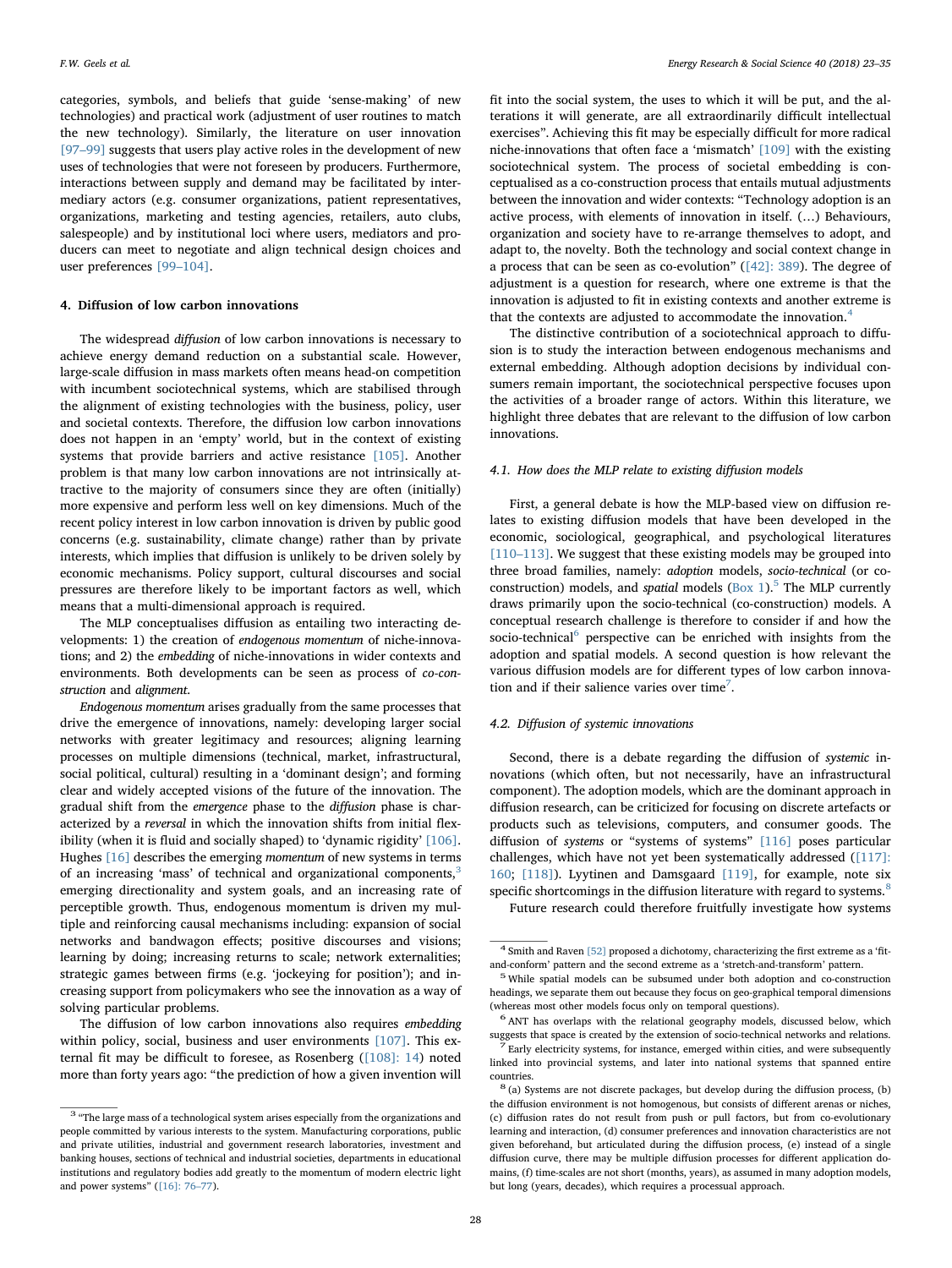<span id="page-6-0"></span>Three families of diffusion models.

I) Adoption models focus on decisions by individual (and sometimes collective) adopters, in their capacity as 'buyers'. The literature contains various specific models, highlighting different causal mechanisms. Examples include: (a) Epidemic models that focus on the spread of information through a population, often through face-to-face personal contacts; (b) Socio-psychological models that suggest that the propensity to adopt an innovation depends upon people's attitudes, beliefs, and norms [\[114\]](#page-11-27) or on their orientation towards novelty, leading to characterizations such as early adopters, early majority, late majority and laggards [\[110\]](#page-11-15); (c) Rational choice models that focus upon rational cost-benefit calculations and barriers to adoption (e.g. split incentives, uncertainty about payoffs) and the socio-economic characteristics (income, profession, status) that shape the thresholds at which it becomes rational for people to adopt; (d) Characteristics of innovations models which focus upon how the features of innovations themselves stimulate or hinder adoption, including relative advantage compared to existing technologies, compatibility with existing values and needs, complexity, trial-ability, and observability [\[110\]](#page-11-15); and finally (e) Increasing return to adoption models that identify positive feedbacks which improve price/performance characteristics as a technology diffuses, e.g. learning by using, network externalities, scale economies in production, informational increasing returns, technological interrelatedness [\[115\].](#page-11-28)

II) Socio-technical (or co-construction) models fall into two groups. First, endogenous models assume that environments or contexts are actively co-constructed with the innovation. Actor-network theory (ANT), for instance, conceptualises diffusion as a process of creating sociotechnical networks and linkages in which new artefacts can function. Latour ([\[40\]: 108](#page-10-11)) criticises adoption models for conceptualising diffusion as an autonomous process in which "black boxes are effortlessly gliding through space as a result of their own impetus". Instead, ANT suggests that "the spread in space and time of black boxes is paid for by a fantastic increase in the number of elements to be tied together" [\(\[40\]: 108\)](#page-10-11). Latour criticises adoption models for neglecting the 'work' that is required to make diffusion possible. "Thousands of people are at work, hundreds of thousands of new actors are mobilised" (p. 135). Geels and Deuten [\[72\]](#page-10-31) further develop some ANT-ideas into a circulation and replication model of knowledge diffusion, which suggests that experiences with an innovation in one location need to be abstracted and codified into general lessons (e.g. 'best practice' guidelines, design heuristics), which can then 'travel' to other locations, where their application requires adjustments to accommodate local specificities. The diffusion of knowledge can thus be understood as a process of 'disembedding, travel and re-embedding' that requires various actors and socio-cognitive activities. The LTS-approach understands diffusion as a process of physically building systems and 'seamless webs', which includes system environments [\[39\].](#page-10-10) LTS-scholars emphasize the role of 'system builders' in diffusion, which tends to be understood as a process of upscaling, expansion, and linking smaller systems into larger ones [\[16\]](#page-10-2).

Second, contextual co-construction models focus on the societal embedding of innovations into pre-existing environments [\[108,42,107\].](#page-11-13) These societal embedding processes may entail: (a) cultural embedding and discursive activities that link new technologies to broader narratives [\[59\];](#page-10-23) (b) regulatory embedding, including political struggles over adjustments in existing standards, subsidy programs or regulations; (c) changes in the business environment, including business models, supply chains, skills and labour markets,; and (d) appropriation and domestication activities in user environments [\[94,95\],](#page-11-7) including symbolic work, cognitive work, and practical work.

III) Spatial models also come in two forms that overlap with the adoption and co-construction models. Spatial-analytic models analyse how innovations diffuse through space, which tends to be understood as objectively given and absolute. In particular, they investigate how and why certain geographical locations adopt earlier or later [\[111\]](#page-11-29) as a consequence of spatial, demographic, economic or industrial characteristics. Relational geography models, in contrast, assume that space is not objectively 'given' but emerges from social relations. These models focus on the co-construction of space and the diffusion of innovations. Spatial diffusion is thus explained through social relations, networks and activities [\[85\].](#page-11-30)

such as district heating or trams diffuse across space and over time. Understanding this under-addressed topic is likely to require novel conceptual work. One additional puzzle is that not all systems need to follow a 'point-source dynamic' (as in S-curves), with change starting small and then diffusing. Some new systems may grow out of old systems. Intermodal or integrated transport systems, for instance, first require sufficiently developed train, bus, tram and/or bike systems that can then subsequently be linked together (e.g. through intermodal ticketing, flexible interlinked timetables, high-frequency services and smart-phone apps). Another puzzle is that existing systems may be reconfigured through the adoption of multiple innovations, which together lead to wider changes. Car-based systems, for instance, can be reconfigured through self-driving cars, congestion charges, on-board navigation tools, dynamic road management, and electric vehicles providing back-up capacity for electricity grids (via power stored in batteries). So, rather than following the diffusion of single technologies (as diffusion theory still does), one could shift the unit of analysis and ask how multiple innovations can reconfigure existing systems [\[120\].](#page-11-20)

#### 4.3. Accelerated diffusion and low carbon transition

Third, there is a more general debate on how diffusion can be accelerated, which is especially relevant to low carbon transitions and the

time-sensitive problem of climate change [\[121,116,122\].](#page-11-21) The mainstream climate mitigation literature [\[123,124\]](#page-11-22) has identified a range of options where strengthened policies could help accelerate low-carbon transitions, such as R&D subsidies, feed-in tariffs, carbon pricing, performance standards and removing fossil fuel subsidies. While useful and important, these studies are instrumentalist, focused on analyses for policymakers, not on analyses of policy, power, or politics [\[25\].](#page-10-36)

This is problematic because scholars emphasise that the acceleration of low-carbon transitions is a deeply political challenge. The German Advisory Council on Global Change [\(\[125\]: 1\)](#page-11-23), for instance, states that while technical and policy instruments for low-carbon transitions are well-developed, it is "a political task to overcome the barriers of such a transformation, and to accelerate the change". To understand such deliberate acceleration it is too simple to focus on 'political will' or ask policymakers to show courage (e.g. [\[126,127\]\)](#page-11-24), because such a voluntarist orientation overstates the importance of politicians' own volition. We therefore agree with Meadowcroft's [\[128\]](#page-11-25) that it is important to better understand the "political conditions required to bring [lowcarbon policy instruments] into play" (S16; our emphasis). Conditions for accelerated diffusion may derive from external shocks and crises that change socio-political priorities and create a sense of urgency to accelerate deployment [\[129,121\].](#page-11-26) Pressure for stronger policies may also come from changes in public opinion or from companies that see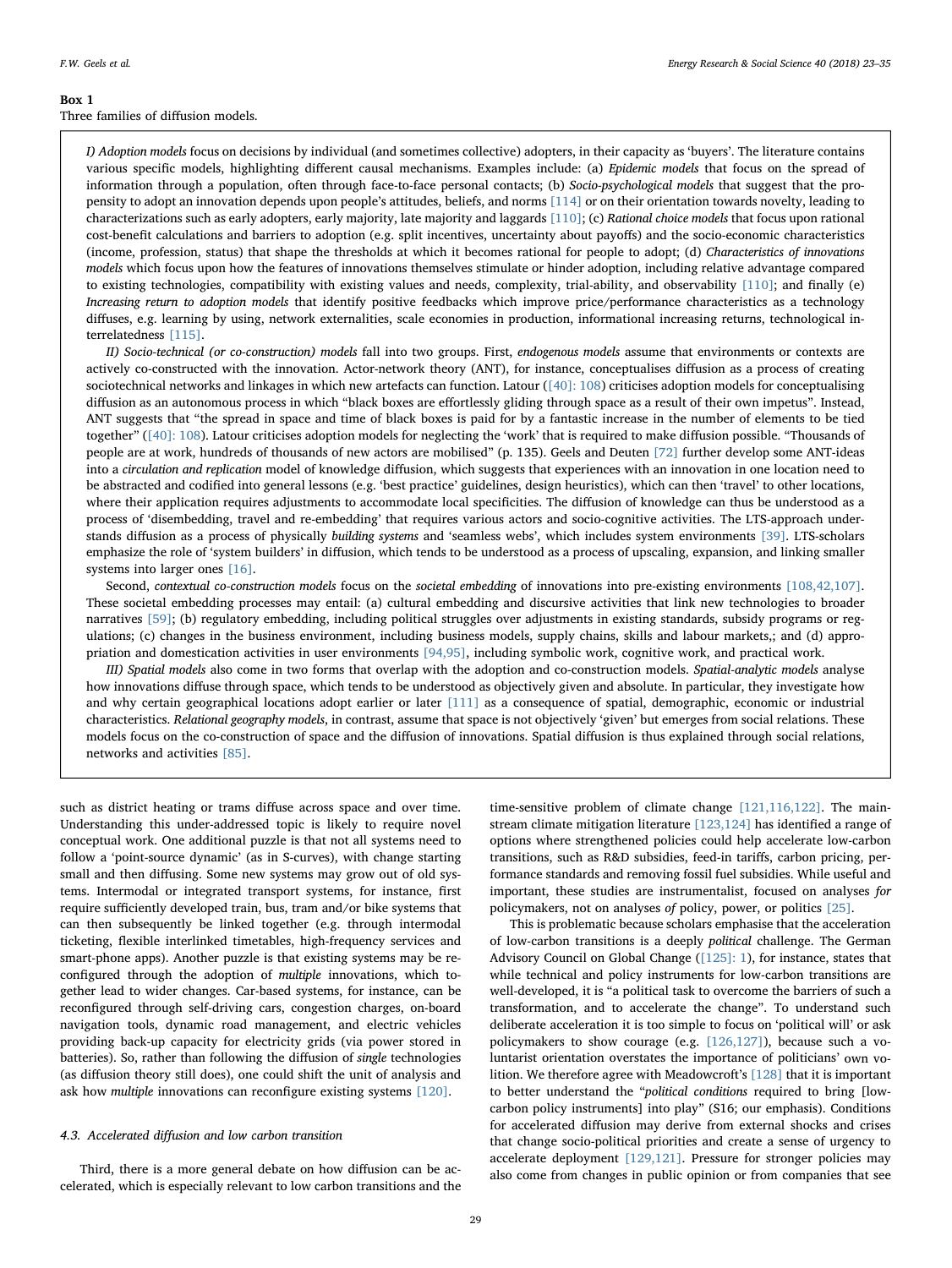commercial opportunities in low-carbon innovations [\[130,131\]](#page-11-31). Diffusion may also be accelerated by incumbent firms reorienting themselves towards radical innovations, thereby making financial resources, technical capabilities and marketing expertise available [\[66,67,132\].](#page-10-29) Such reorientation is not easy, and often requires both pressures (e.g. negative cultural discourse, threat of regulation) and economic opportunities (e.g. potential new markets, attractive incentives).

#### <span id="page-7-0"></span>5. Impact of low carbon innovations

Comprehending the impacts of low carbon innovations on energy demand is central to public policy: energy efficiency improvements are considered to be the most promising, fastest, cheapest and safest means to mitigate climate change, as well as providing broader benefits, such as improved energy security, reduced fuel poverty, and increased economic productivity [\[176\].](#page-12-1) However, compared to the large body of work on emergence and diffusion, the analysis of the impacts of low carbon innovations has received much less attention from sociotechnical researchers. Authors often emphasise the limitations of linear, deterministic approaches to projecting impacts; the frequency with which expectations of impacts are confounded by real-world experience [\[56,57\];](#page-10-37) and the challenges associated with both anticipating impacts ex ante and measuring them ex-post [\[133\].](#page-11-32)

Quantification of impacts is difficult within complex social systems, but may nevertheless be feasible for more incremental kinds of innovation within restricted spatial and temporal boundaries, e.g. the adoption of condensing boilers and the retrofitting of loft and cavity wall insulation [\[134,135\]](#page-11-33). In these examples, sufficient data exists for the historical impacts of these changes to be measured and the relevant systems are sufficiently stable for the future impacts to be modelled.

But establishing the historical or potential future impact of more radical innovations over longer periods of time presents much greater difficulties. For example, commonly used modelling tools may not capture all of the relevant mechanisms [\[133\];](#page-11-32) there may be no basis for assigning values or ranges to relevant parameters; and certain types of outcomes may be difficult or impossible to anticipate. The impacts of any change within a complex system are necessarily mediated through multiple interdependencies, time-delayed feedback loops, path dependencies, and threshold effects. More fundamentally, the basic concept of 'impact' is problematic from a sociotechnical perspective, because of its connotations with technological determinism – with technology impacting on society in a linear and straightforward fashion [\[136,137\].](#page-11-34)

Hence, for radical and systemic innovations it is difficult to establish causality, assess historical impacts and project future 'impacts'. While historical analysis can provide rich descriptions of the co-evolutionary processes involved, the primary lesson is the contingent nature of impacts and our limited ability to anticipate them in advance. In this context, authors in the sociotechnical tradition have focused more upon transition processes than on the ultimate impacts of those transitions.

Against this background, we identify three important research debates that are relevant to the impacts of low carbon innovations.

## 5.1. Rebound effects

First, there is a critical debate on the rebound effects from low carbon innovations and the extent to which these may undermine the anticipated benefits of low carbon innovations [\[138\]](#page-11-35). Such effects result from a number of mechanisms operating at different levels, across geographical scales and over different time periods, but only some of these are amenable to quantification. Moreover, attention to date has focused almost exclusively upon economic mechanisms to the neglect of other co-determinants. As an illustration, consider the following example from transport systems: a) fuel-efficient cars make travel cheaper, so people may choose to drive further and/or more often, thereby offsetting some of the energy savings; b) joint decisions by

consumers and producers may channel the benefits of improved technology into larger and more powerful cars, rather than more fuel-efficient cars; c) drivers may use the savings on fuel bills to buy other goods and services which necessarily require energy to provide; d) the energy embodied in new technologies (e.g. light-weight materials) may offset some of the energy savings, especially when product lifetimes are short; e) reductions in fuel demand translate into lower fuel prices which encourages increased fuel consumption, together with changes in incomes, prices, investments and industrial structures throughout the economy; and f) more fuel-efficient vehicles deepen the lock-in to the sociotechnical system of car-based transportation, with associated and reinforcing changes in infrastructure, institutions, regulations, supply chains and social practices.

Rebound is therefore an emergent property of a complex system. A growing body of research is exploring mechanisms a-b, and to a lesser extent mechanisms *c-e* in transport and other areas (e.g., [\[139](#page-11-36)-141]), but this research excludes non-economic mechanisms, tends to be confined to the short to medium term and stops short of assessing the impacts of broader changes in the relevant systems. Nevertheless, such studies indicate significant departures from anticipated impacts. There is a need to apply the relevant techniques to other innovations, contexts, datasets and time periods, and to extend the analysis to include broader psychological, social, institutional and other factors that either offset, reinforce or contribute additional rebounds – for example, the phenomena of 'moral licensing' [\[142,143\]](#page-11-37). However, methods for studying the longer term impacts of sociotechnical transitions need much more development, along with methods for evaluating the claim that ongoing transitions are necessarily more sustainable.

#### 5.2. Analyzing impact scenarios

Second, there is an important set of debates about the construction of impact scenarios including the economic, social and political influences on those scenarios and the societal impacts of the scenarios themselves. Scenarios of both technology diffusion and energy consumption are regularly produced by multiple public and private institutions and it would be useful to examine and compare their underlying assumptions, the processes through which they are constructed, their historical (in)accuracy and the perils and pitfalls that result [\[144,145\].](#page-11-38) For example, Gross et al. [\[55\]](#page-10-21) show how reliance on 'learning curves' for forecasting the future cost of electricity generation technologies has led to over-optimistic estimates, exacerbated by the tendency of analysts towards 'appraisal optimism'. The latter may be an endemic feature of technology appraisals owing to the powerful incentives to raise expectations in order to attract finance and social support [\[146\]](#page-11-39). Economic, political and institutional influences can shape the choice of data, methodologies and assumptions within impact studies and the results can legitimise political decisions [\[177,147,56,57\].](#page-12-2) Exploring this dimension of impact can enhance awareness of how difficult it is to assess future developments, especially for innovations with substantial transformative potential, and how the process of commissioning, creating and communicating those assessments can influence the developments themselves.

## 5.3. Modelling tools for sociotechnical transitions

Third, there is an important debate on the use of quantitative modelling tools for forecasting future impacts and the feasibility of modelling broader sociotechnical transitions. The economic and policy analysis literature is replete with model-based projections of future transitions and energy-related impacts. While many traditional modelling tools struggle to accommodate the non-linear, disruptive characteristics of socio-technical transitions [\[133\]](#page-11-32), relevant quantitative techniques can offer useful insights in appropriate circumstances, provided their limitations are acknowledged. Examples include understanding the impacts of specific innovations within circumscribed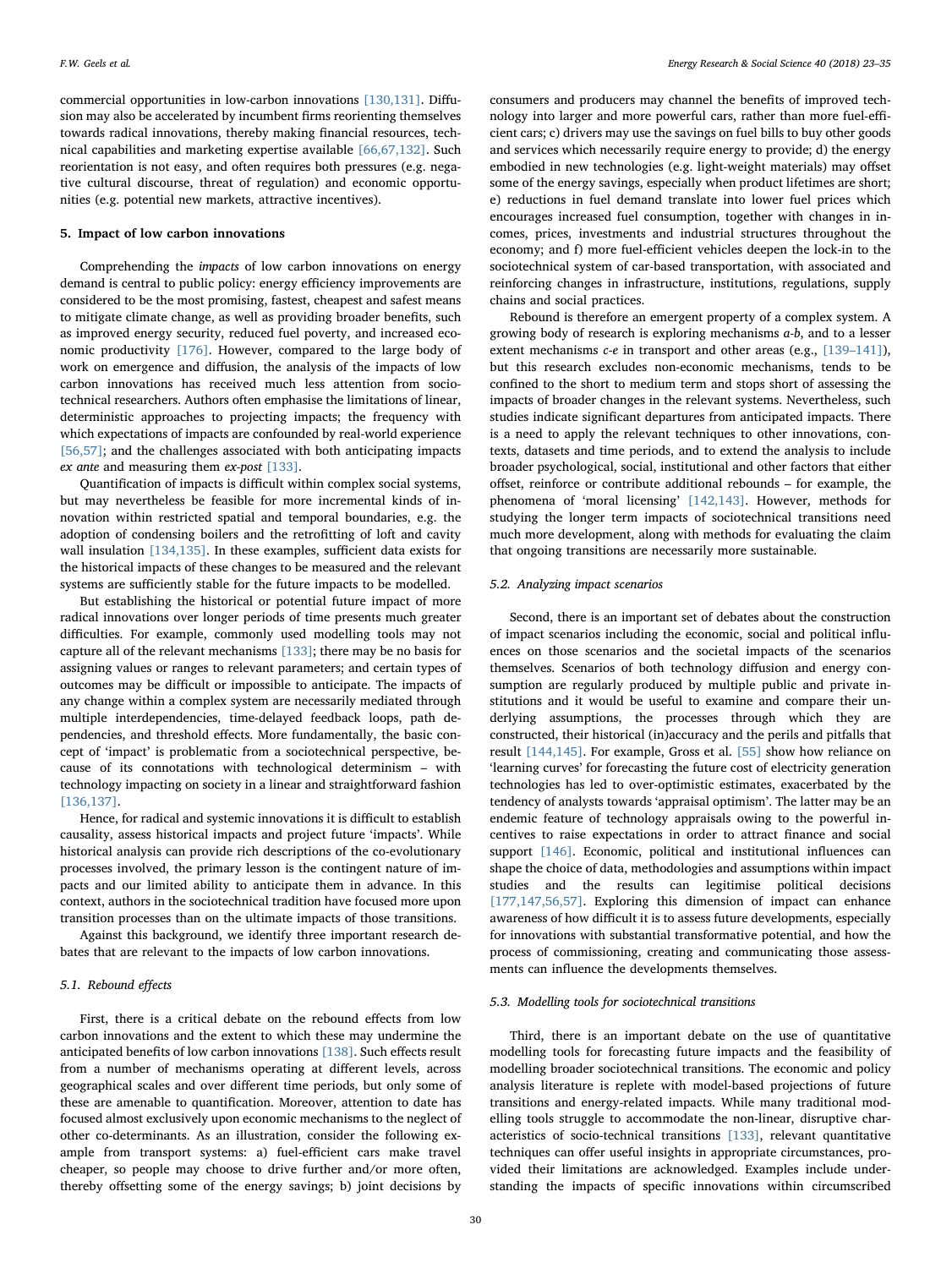spatial and temporal boundaries, or clarifying the long-run relationships between aggregate measures of productivity, consumption and growth.

Until recently, the sociotechnical approach has mostly been used for qualitative explorations of future transitions via sociotechnical scenarios and related techniques [\[178,148\].](#page-12-3) As with the historical studies, these primarily focus upon the process of future transitions rather than their impacts. In light of both the complexity of the processes involved and our limited ability to anticipate future impacts, most sociotechnical researchers have avoided formal modelling and quantification.

In recent years, however, a productive research stream has started to explore combinations of socio-technical and quantitative modelling approaches [\[149,29,69,70\]](#page-11-40). Some researchers use new techniques, such as agent-based models or stochastic system dynamics, to simulate sociotechnical transitions [\[150](#page-11-41)–152]. Other scholars have explored future energy transitions through recursive interactions and 'dialogue' between quantitative models and qualitative socio-technical storylines [153–[156\]](#page-12-4). These bridging attempts form an important new research stream that aims to combine quantitative rigour with processual sociotechnical insights.

## <span id="page-8-0"></span>6. Cross-cutting sociotechnical debates

The relational and co-constructionist nature of a sociotechnical approach can blur the boundaries between emergence, diffusion and impact. We identify two more synthetic cross-cutting debates that span the different themes.

#### 6.1. The co-construction of impacts

The first cross-cutting debate is how impacts of low carbon innovations are co-constructed by choices in the earlier processes of emergence and diffusion. It is easy to use this co-construction notion to criticize 'traditional' impact studies (for being too linear or 'technological determinist'), but more difficult to develop a deeper understanding of relevant processes and mechanisms. There are some starting points in sociological theories of innovation, but these need to be further developed, especially for more radical and systemic low carbon innovation.

Actor-network theorists, for instance, have argued that designers build a 'script' into new technologies, which shapes later behaviour in a non-deterministic manner [\[157\].](#page-12-5) So the impacts that manifest themselves in later periods are already (partly) constructed in early design and emergence phases. By the time that the in-built impacts become apparent, it is too late or too difficult to make design changes. This problem is sometimes called the 'Collingridge dilemma' [\[158\],](#page-12-6) and it has inspired some scholars [\[159,160\]](#page-12-7) to develop 'Constructive Technology Assessment'. CTA emphasizes not only the importance of early thinking about future impacts, but also feeding the views about possible effects back into design decisions in the emergence phase of technologies (which is arguably important for 3D-printing now).

Social historians [\[137,27\]](#page-11-42) suggest that impacts arise from the way new technologies are societally embedded via specific policies, infrastructures, markets, and societal debates [\[107\].](#page-11-12) So, the same innovation (e.g. tele-working, bike-sharing, car-sharing, district heating) can have different impacts in different countries or localities, depending on choices during societal embedding processes.

This idea can be further exemplified by exploring social justice impacts. The material and social transformations associated with the emergence, diffusion and impact of new innovations are imbued with contestations over what is just, equitable, and right. Thus, there is a need for studies that explore questions of ethics and justice across these stages, including concern for where, how and with whom new technologies are socially embedded. Without a focus on justice, an energy efficiency revolution may fail to acknowledge the burden of not having enough energy, where some individuals lack access, are challenged by

under-consumption and poverty, and may face health burdens and shortened lives as a consequence of restricted energy choices [\[161,162\]](#page-12-8).

#### 6.2. Policy, politics and governance

A second cross-cutting debate concerns the role of policy and governance in shaping the emergence, diffusion and impacts of low carbon innovations. Three topics are of particular interest. The first is the importance of the policy mix and the synergies and conflict between different instruments. In line with the systemic approach to innovation and impact taken throughout this article, we also take a systemic view of policies and policymaking. As Kern et al. [\[11\]](#page-9-6) identify, much of the 'policy advice' literature still focuses on individual policy instruments, pairwise instrument interactions or intended policy mixes, neglecting the analysis of complex, real-world mixes, their development over time, and their consistency and coherency. We agree with Sovacool [\[163\]](#page-12-9) and Kivimaa and Kern [\[164\]](#page-12-10) about the need for comprehensive policies rather than individual, isolated mechanisms that tend to operate in a non-predictable and non-synergetic matter. As an example, Givoni et al.'s [\[165\]](#page-12-11) exploration of the transport sector illustrates that the deliberate and careful combination of mutually supportive policy packages may result in more effective and efficient outcomes through increasing public and political acceptability and the likelihood of implementation. It is important therefore to look at the 'whole system' of policy instruments, to identify positive and negative interactions between policies, and to investigate how these hinder or stimulate the emergence, diffusion and impact of low carbon innovations.

The second topic is the pervasive role of politics in the emergence and diffusion of low carbon innovations. Early transitions thinking was criticised for being too technocratic, with a failure to fully acknowledge the role of politics and conflict [\[166,93\].](#page-12-12) Since then a research stream on the 'politics of transitions' has started to incorporate political science theories into socio-technical perspectives, e.g. Sabatier's advocacy coalition framework [\[167\]](#page-12-13), Kingdon's multiple streams framework [\[168\],](#page-12-14) political economy [\[105,169\],](#page-11-10) and political coalition theories [\[170\],](#page-12-15) with the aim of better understanding the conflicts and power struggles associated with the emergence and diffusion of low carbon innovations. Consequently, policymaking is not seen as a purely rational process, but as a political process involving multiple stakeholders and social groups (e.g. firms, advisory bodies, consumer representatives, NGOs). So, we perceive policymakers as part of sociotechnical systems rather than as steering them from outside ('cockpit view'). The interactions within governance networks entail agendasetting, discussions, negotiations, as well as disagreements and conflicts that relate to different views, interests and positions.

A third topic is multi-level governance, which refers to interactions between supra-national, national and local policies and policymakers. This issue is particularly important for low carbon innovations, many of which are not only implemented but also increasingly configured and governed locally (e.g. tram-systems, cycling schemes, district heating systems, building retrofits). In Europe, such local processes are shaped by local policy makers (and their resources, capabilities, and political responsibilities), operating in the context of national and European framework policies such as targets, regulations and subsidy schemes [\[171\].](#page-12-16) This literature usefully contextualizes some of the voluntarist tendencies of the urban transitions literature, discussed in Section [3](#page-3-0). Schwanen [\[68\]](#page-10-34) also shows how successes in the implementation of urban transport innovations in UK cities are dependent on national and EU level support. Bulkeley and Betsill [\[172\]](#page-12-17) therefore advocate multilevel governance approaches in research on the role of urban planning for climate change protection, thereby blurring the boundaries between global goals and local actions in the presence of the nation-state. Alignments and tensions between supranational, national and local policies are therefore critical in shaping the success (or failure) of low carbon innovations.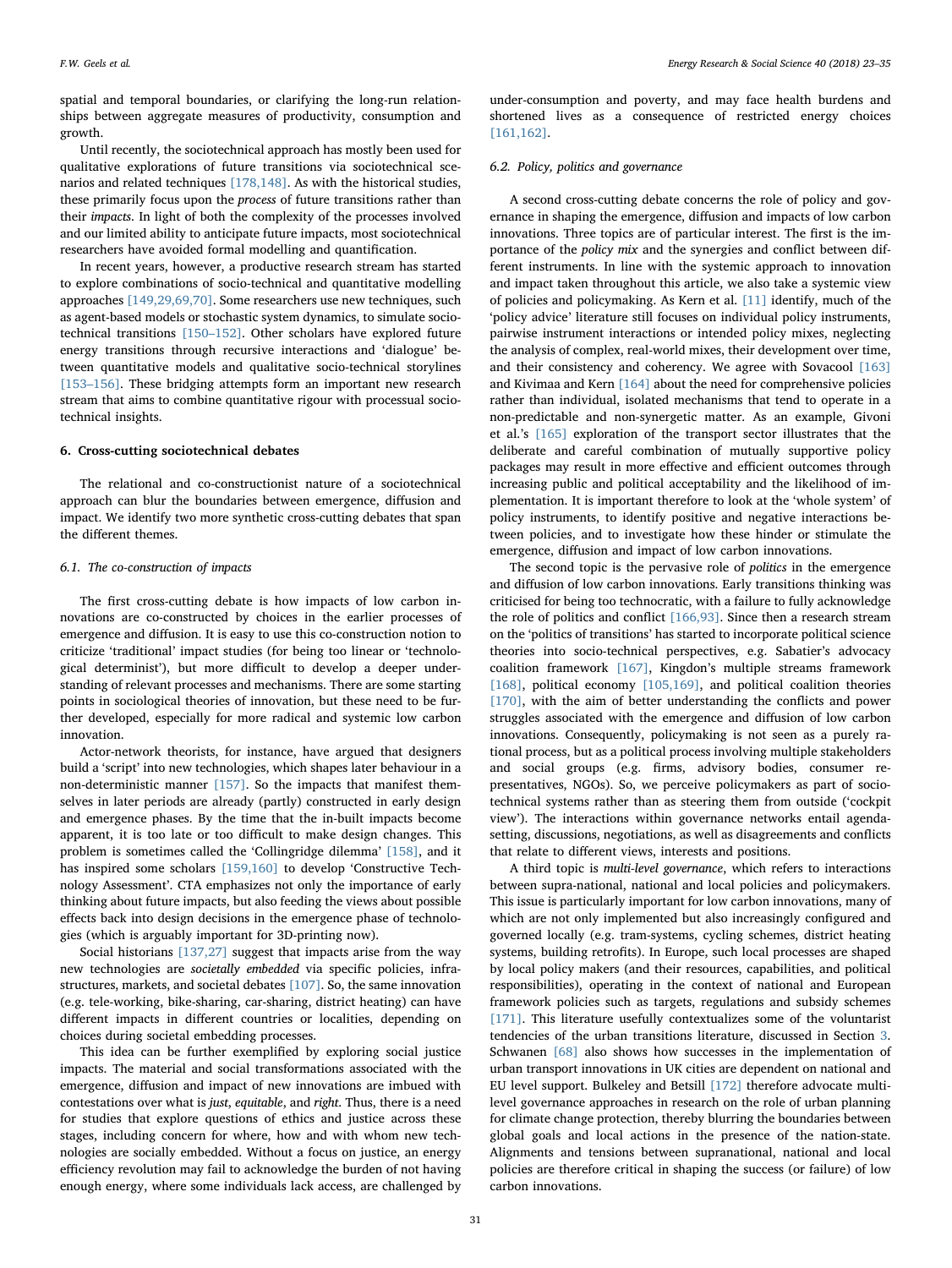#### <span id="page-9-8"></span>Table 1

Key research debates with regard to sociotechnical transitions and low carbon innovation.

| Theme         | Research debate                                                                                                                                                                                                                                                                                       |
|---------------|-------------------------------------------------------------------------------------------------------------------------------------------------------------------------------------------------------------------------------------------------------------------------------------------------------|
| Emergence     | • the relative role of outsiders and incumbents in the<br>emergence of low carbon innovations<br>• the scalability of niche-innovations<br>• the significance of place and geography for the emergence of<br>low carbon innovations<br>• the contribution of economic factors to the emergence of low |
|               | carbon innovations                                                                                                                                                                                                                                                                                    |
|               | • the change in user practices associated with low carbon<br>innovations                                                                                                                                                                                                                              |
| Diffusion     | • the relationship between the MLP and existing diffusion<br>models                                                                                                                                                                                                                                   |
|               | • the differences between the diffusion of systemic innovations<br>and the diffusion of individual artefacts                                                                                                                                                                                          |
|               | • the processes through which diffusion can be accelerated                                                                                                                                                                                                                                            |
| Impacts       | • the rebound effects from low carbon innovations                                                                                                                                                                                                                                                     |
|               | • the construction of impact scenarios<br>• the usefulness of quantitative modelling tools for understanding                                                                                                                                                                                          |
|               | impacts and sociotechnical transitions                                                                                                                                                                                                                                                                |
| Cross-cutting | • the co-construction of impacts<br>• the role of policy and politics in shaping emergence, diffusion<br>and impacts                                                                                                                                                                                  |

## <span id="page-9-7"></span>7. Conclusion and implications

This article has identified and described thirteen research debates in the socio-technical transitions literature. The focus throughout has been on theoretical and conceptual issues rather than specific empirical topics. With this in mind, we offer three broader conclusions.

First, the dominant economic and psychological approaches to understanding energy efficiency and demand reduction only provide a partial picture which is reflected in the limitations of the current policy mix and its focus upon incremental change. Radical reductions in energy demand require more far-reaching transitions in the systems that provide energy services. Policies to encourage this must in turn be informed by a deeper understanding of the actors, innovations, and causal processes involved.

Second, a sociotechnical approach on low carbon innovation offers such an understanding. This perspective focuses upon how radical innovation is about creating new sociotechnical systems through the coconstruction of multiple elements. Informed by detailed case studies, this interdisciplinary perspective sheds new light on how sociotechnical systems evolve, stabilise and transform through the alignment of developments on multiple levels. The themes of emergence, diffusion and impacts are useful heuristic devices through which to understand the sociotechnical transitions that are required for drastic reductions in energy demand. In each case we have described the sociotechnical conceptualisation of the research theme and identified several research debates within the theme. These debates are summarised in [Table 1](#page-9-8).

Third, a sociotechnical approach exposes several important characteristics about low carbon innovation and transitions, namely:

- 1. Radical low carbon innovation involves systemic change: This extends beyond purely technical developments to include changes in consumer practices, business models and organisational arrangements. A sociotechnical transitions approach links multiple innovations and transforms broader sociotechnical systems.
- 2. Radical low carbon innovation involves cultural change: Low carbon innovations are typically less 'sexy' then energy supply innovations, and garner less interest from policymakers and the wider public [\[173\].](#page-12-18) Most people have little interest in demand reduction and the economic incentive to save energy is often weak. An energy efficiency and demand 'revolution' will therefore require dedicated campaigns to create a sense of urgency and excitement about low carbon innovations. To alter cultural preferences, such campaigns

need to go beyond information provision and aim to create positive discourses and increase competencies and confidence among (potential) users.

- 3. Radical low carbon innovation involves new policies and political struggles: Since many of the benefits of low carbon innovation can be considered a public good, incentives may be weak in the absence of collective action. The development and adoption of low carbon innovations will therefore require sustained and effective policies to create appropriate incentives and support. The development and implementation of such policies entail political struggles because actors have different understandings and interests, which give rise to disagreements and conflicts. Managing low carbon transitions is therefore not only a techno-managerial challenge (based on targets, policies and expert knowledge), but also a broader political project that involves the building of support coalitions that include businesses and civil society.
- 4. Radical low carbon innovation involves pervasive uncertainty: The technical potential, cost, consumer demand and social acceptance of new innovations are highly uncertain in their early stages of development, which means that the process of radical innovation is more open-ended than for incremental innovations. Such uncertainty carries governance challenges. Policy approaches facing deep uncertainty must protect against and/or prepare for unforeseeable developments, whether it is through resistance (planning for the worst possible case or future situation), resilience (making sure you can recover quickly), or adaptation (changes to policy under changing conditions) [\[174\].](#page-12-19) Such uncertainty can be hedged in part by learning by firms, consumers and policymakers. Social interactions and network building (e.g. supply and distribution chains, intermediary actors) and the articulation of positive visions all play a crucial role. This uncertainty extends to the impacts of low carbon innovations on energy demand and other variables, where unanticipated and unintended outcomes are the norm.

Essentially, low carbon innovation demands we not only rethink the promise of both technology and behavioural change, but our assumptions concerning systems, culture, politics, and uncertainty as well.

## Acknowledgement

The authors are appreciative to the Research Councils United Kingdom (RCUK) Energy Program Grant EP/K011790/1 "Centre on Innovation and Energy Demand," which has supported elements of the work reported here. Any opinions, findings, and conclusions or recommendations expressed in this material are those of the authors and do not necessarily reflect the views of RCUK Energy Program.

#### References

- <span id="page-9-0"></span>[1] [IEA, World Energy Outlook 2012, International Energy Agency, Paris, 2012.](http://refhub.elsevier.com/S2214-6296(17)30390-0/sbref0005)
- <span id="page-9-1"></span>[2] [International Renewable Energy Agency, International Energy Agency,](http://refhub.elsevier.com/S2214-6296(17)30390-0/sbref0010) [Perspectives for the Energy Transition. Investment Needs for a Low-Carbon Energy](http://refhub.elsevier.com/S2214-6296(17)30390-0/sbref0010) [System, \(2017\).](http://refhub.elsevier.com/S2214-6296(17)30390-0/sbref0010)
- <span id="page-9-2"></span>[3] [F.W. Geels, B.K. Sovacool, T. Schwanen, S. Sorrell, Sociotechnical transitions for](http://refhub.elsevier.com/S2214-6296(17)30390-0/sbref0015) [deep decarbonization, Science 357 \(6357\) \(2017\) 1242](http://refhub.elsevier.com/S2214-6296(17)30390-0/sbref0015)–1244.
- <span id="page-9-3"></span>[4] [S. Sorrell, Reducing energy demand: a review of issues, challenges and ap](http://refhub.elsevier.com/S2214-6296(17)30390-0/sbref0020)[proaches, Renew. Sustain. Energy Rev. 47 \(2015\) 74](http://refhub.elsevier.com/S2214-6296(17)30390-0/sbref0020)–82.
- <span id="page-9-4"></span>[5] [M.A. Brown, Market failures and barriers as a basis for clean energy policies,](http://refhub.elsevier.com/S2214-6296(17)30390-0/sbref0025) [Energy Policy 29 \(14\) \(2001\) 1197](http://refhub.elsevier.com/S2214-6296(17)30390-0/sbref0025)–1207.
- [6] N. Eyre, Barriers to energy effi[ciency more than just market failure, Energy](http://refhub.elsevier.com/S2214-6296(17)30390-0/sbref0030) [Environ. 8 \(1\) \(1997\) 25](http://refhub.elsevier.com/S2214-6296(17)30390-0/sbref0030)–43.
- [7] S. Sorrell, E. O'[Malley, J. Schleich, S. Scott, The Economics of Energy E](http://refhub.elsevier.com/S2214-6296(17)30390-0/sbref0035)fficiency: Barriers to Cost-Eff[ective Investment, Edward Elgar, Cheltenham, 2004.](http://refhub.elsevier.com/S2214-6296(17)30390-0/sbref0035)
- [8] [J. Rosenow, N. Eyre, The green deal and the energy company obligation, Proc.](http://refhub.elsevier.com/S2214-6296(17)30390-0/sbref0040) [ICE: Energy 166 \(3\) \(2013\) 127](http://refhub.elsevier.com/S2214-6296(17)30390-0/sbref0040)–136.
- <span id="page-9-5"></span>[9] [E. Shoven, Comfort, Cleanliness, and Convenience: The Social Organization of](http://refhub.elsevier.com/S2214-6296(17)30390-0/sbref0045) [Normality, Berg Publishers, Oxford, 2003.](http://refhub.elsevier.com/S2214-6296(17)30390-0/sbref0045)
- [10] [E. Shove, Beyond the ABC: climate change policy and theories of social change,](http://refhub.elsevier.com/S2214-6296(17)30390-0/sbref0050) [Environ. Plan. A 42 \(6\) \(2010\) 1273](http://refhub.elsevier.com/S2214-6296(17)30390-0/sbref0050)–1285.
- <span id="page-9-6"></span>[11] [F. Kern, P. Kivimaa, M. Martiskainen, Policy packaging or policy patching? The](http://refhub.elsevier.com/S2214-6296(17)30390-0/sbref0055) development of complex energy effi[ciency policy mixes, Energy Res. Soc. Sci. 23](http://refhub.elsevier.com/S2214-6296(17)30390-0/sbref0055)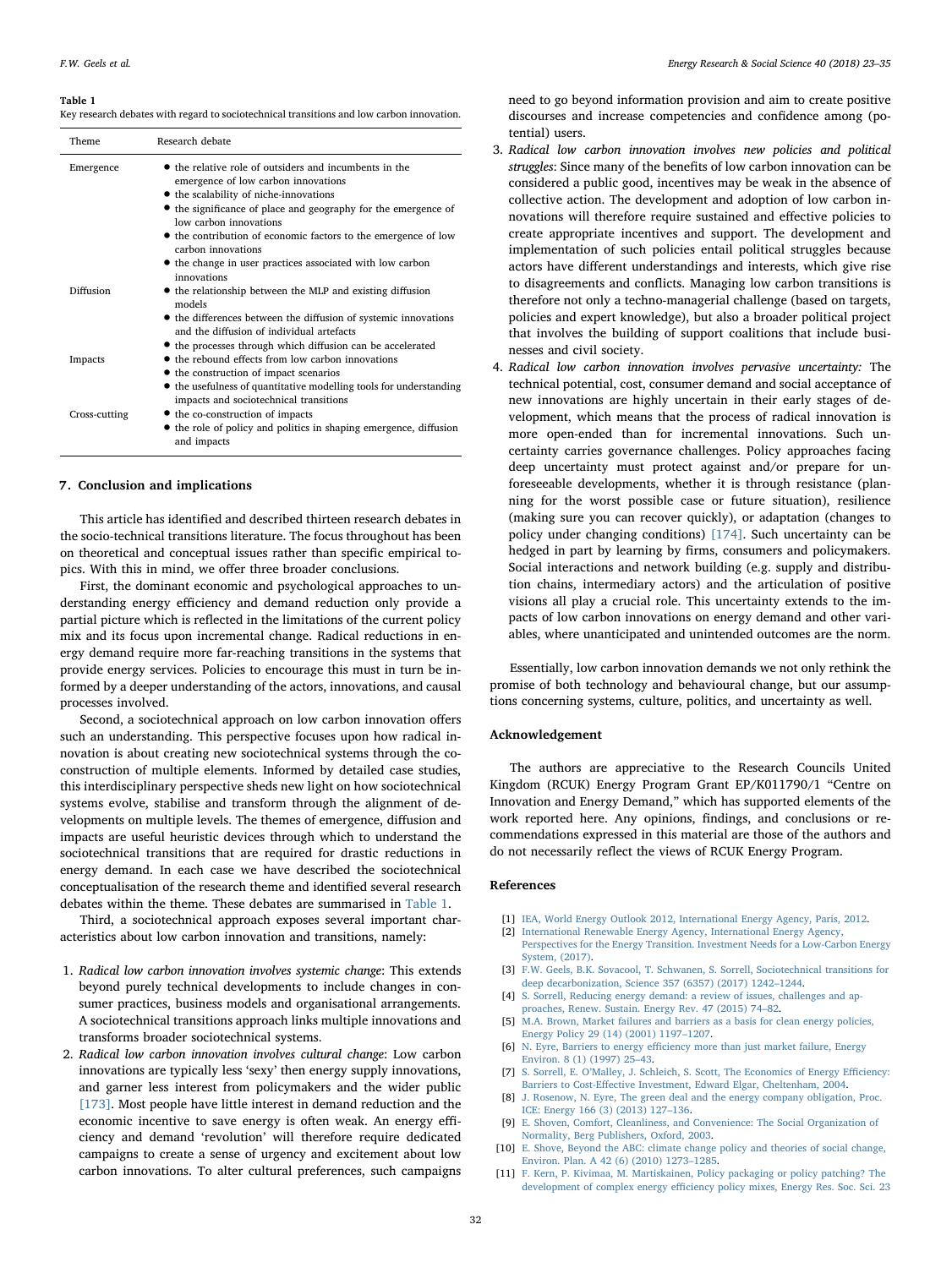F.W. Geels et al. *Energy Research & Social Science 40 (2018) 23–35*

[\(2017\) 11](http://refhub.elsevier.com/S2214-6296(17)30390-0/sbref0055)–25.

- <span id="page-10-0"></span>[12] [P.C. Stern, B.K. Sovacool, T. Dietz, Towards a science of climate and energy](http://refhub.elsevier.com/S2214-6296(17)30390-0/sbref0060) [choices, Nat. Clim. Change 6 \(2016\) 547](http://refhub.elsevier.com/S2214-6296(17)30390-0/sbref0060)–555.
- <span id="page-10-1"></span>[13] [M. Lehner, O. Mont, E. Heiskanen, Nudging](http://refhub.elsevier.com/S2214-6296(17)30390-0/sbref0065) – a promising tool for sustainable [consumption behaviour? J. Clean. Prod. 134 \(Part A\) \(2016\) 166](http://refhub.elsevier.com/S2214-6296(17)30390-0/sbref0065)–177.
- [14] [R.N.L. Andrews, E. Johnson, Energy use, behavioural change, and business orga](http://refhub.elsevier.com/S2214-6296(17)30390-0/sbref0070)nizations: reviewing recent fi[ndings and proposing a future research agenda,](http://refhub.elsevier.com/S2214-6296(17)30390-0/sbref0070) [Energy Res. Soc. Sci. 11 \(2016\) 195](http://refhub.elsevier.com/S2214-6296(17)30390-0/sbref0070)–208.
- [15] [L. Steg, Values, norms, and intrinsic motivation to act proenvironmentally, Annu.](http://refhub.elsevier.com/S2214-6296(17)30390-0/sbref0075) [Rev. Environ. Resour. 41 \(2016\) 277](http://refhub.elsevier.com/S2214-6296(17)30390-0/sbref0075)–292.
- <span id="page-10-2"></span>[16] [T.P. Hughes, The evolution of large technological systems, in: W.E. Bijker,](http://refhub.elsevier.com/S2214-6296(17)30390-0/sbref0080) [T.P. Hughes, T. Pinch \(Eds.\), The Social Construction of Technological Systems:](http://refhub.elsevier.com/S2214-6296(17)30390-0/sbref0080) [New Directions in the Sociology and History of Technology, The MIT Press,](http://refhub.elsevier.com/S2214-6296(17)30390-0/sbref0080) [Cambridge, MA, 1987, pp. 51](http://refhub.elsevier.com/S2214-6296(17)30390-0/sbref0080)–82.
- <span id="page-10-16"></span>[17] [G.C. Unruh, Understanding carbon lock-in, Energy Policy 28 \(12\) \(2000\) 817](http://refhub.elsevier.com/S2214-6296(17)30390-0/sbref0085)–830. [18] [F.W. Geels, From sectoral systems of innovation to sociotechnical systems: insights](http://refhub.elsevier.com/S2214-6296(17)30390-0/sbref0090) [about dynamics and change from sociology and institutional theory, Res. Policy 33](http://refhub.elsevier.com/S2214-6296(17)30390-0/sbref0090)
- (6–[7\) \(2004\) 897](http://refhub.elsevier.com/S2214-6296(17)30390-0/sbref0090)–920. [19] [F.W. Geels, R. Kemp, G. Dudley, G. Lyons, Automobility in Transition? A](http://refhub.elsevier.com/S2214-6296(17)30390-0/sbref0095)
- [Sociotechnical Analysis of Sustainable Transport, Routledge, New York, 2012.](http://refhub.elsevier.com/S2214-6296(17)30390-0/sbref0095) [20] C.A. Miller, J. Richter, J. O'[Leary, Socio-energy systems design: a policy frame-](http://refhub.elsevier.com/S2214-6296(17)30390-0/sbref0100)
- [work for energy transitions, Energy Res. Soc. Sci. 6 \(2015\) 29](http://refhub.elsevier.com/S2214-6296(17)30390-0/sbref0100)–40. [21] [G. Spinardi, Up in the air: barriers to greener air tra](http://refhub.elsevier.com/S2214-6296(17)30390-0/sbref0105)ffic control and infrastructure
- [lock-in in a complex socio-technical system, Energy Res. Soc. Sci. 6 \(2015\) 41](http://refhub.elsevier.com/S2214-6296(17)30390-0/sbref0105)–49. [22] [A. Cherp, V. Vinichenko, J. Jewell, E. Brutschin, B.K. Sovacool, Integrating techno-](http://refhub.elsevier.com/S2214-6296(17)30390-0/sbref0110)
- [economic, socio-technical and political perspectives on national energy transi](http://refhub.elsevier.com/S2214-6296(17)30390-0/sbref0110)[tions: a meta-theoretical framework, Energy Res. Soc. Sci. 37 \(2017\) 175](http://refhub.elsevier.com/S2214-6296(17)30390-0/sbref0110)–190. [23] [A. Smith, J.-P. Voß, J. Grin, Innovation studies and sustainability transitions: the](http://refhub.elsevier.com/S2214-6296(17)30390-0/sbref0115)
- [allure of a multi-level perspective and its challenges, Res. Policy 39 \(4\) \(2010\)](http://refhub.elsevier.com/S2214-6296(17)30390-0/sbref0115) 435–[448.](http://refhub.elsevier.com/S2214-6296(17)30390-0/sbref0115)
- [24] J. Markard, R. Raven, B. Truff[er, Sustainability transitions: an emerging](http://refhub.elsevier.com/S2214-6296(17)30390-0/sbref0120) field of [research and its prospects, Res. Policy 41 \(6\) \(2012\) 955](http://refhub.elsevier.com/S2214-6296(17)30390-0/sbref0120)–967.
- <span id="page-10-36"></span>[25] [F. Geels, B.K. Sovacool, T. Schwanen, S. Sorrell, The socio-technical dynamics of](http://refhub.elsevier.com/S2214-6296(17)30390-0/sbref0125) [low-carbon transitions, Joule 1 \(3\) \(2017\) 463](http://refhub.elsevier.com/S2214-6296(17)30390-0/sbref0125)–479.
- <span id="page-10-3"></span>[26] B.K. [Sovacool, D.J. Hess, Ordering theories: typologies and conceptual frameworks](http://refhub.elsevier.com/S2214-6296(17)30390-0/sbref0130) [for sociotechnical change, Soc. Stud. Sci. 47 \(5\) \(2017\) 703](http://refhub.elsevier.com/S2214-6296(17)30390-0/sbref0130)–750.
- <span id="page-10-4"></span>[27] [C.S. Fischer, America Calling: A Social History of the Telephone to 1940,](http://refhub.elsevier.com/S2214-6296(17)30390-0/sbref0135) [University of California Press, Berkeley, CA, 1992.](http://refhub.elsevier.com/S2214-6296(17)30390-0/sbref0135)
- <span id="page-10-5"></span>[28] [K.S. Gallagher, A. Grübler, L. Kuhl, G. Nemet, C. Wilson, The energy technology](http://refhub.elsevier.com/S2214-6296(17)30390-0/sbref0140) [innovation system, Annu. Rev. Environ. Resour. 37 \(2012\) 137](http://refhub.elsevier.com/S2214-6296(17)30390-0/sbref0140)–162.
- <span id="page-10-6"></span>[29] [B. Turnheim, F. Berkhout, F. Geels, A. Hof, A. McMeekin, B. Nykvist, D. van](http://refhub.elsevier.com/S2214-6296(17)30390-0/sbref0145) [Vuuren, Evaluating sustainability transitions pathways: bridging analytical ap](http://refhub.elsevier.com/S2214-6296(17)30390-0/sbref0145)[proaches to address governance challenges, Glob. Environ. Change 35 \(2015\)](http://refhub.elsevier.com/S2214-6296(17)30390-0/sbref0145)  $239 - 253$
- [30] [D. Rosenbloom, Pathways: an emerging concept for the theory and governance of](http://refhub.elsevier.com/S2214-6296(17)30390-0/sbref0150) [low-carbon transitions, Glob. Environ. Change 43 \(2017\) 37](http://refhub.elsevier.com/S2214-6296(17)30390-0/sbref0150)–50.
- [31] [D. Rosenbloom, B. Haley, J. Meadowcroft, Critical choices and the politics of](http://refhub.elsevier.com/S2214-6296(17)30390-0/sbref0155) [decarbonization pathways: exploring branching points surrounding low-carbon](http://refhub.elsevier.com/S2214-6296(17)30390-0/sbref0155) [transitions in Canadian electricity systems, Energy Res. Soc. Sci. 37 \(2018\) 22](http://refhub.elsevier.com/S2214-6296(17)30390-0/sbref0155)–36.
- <span id="page-10-7"></span>[32] [D. MacKenzie, J. Wajcman, The Social Shaping of Technology. How the](http://refhub.elsevier.com/S2214-6296(17)30390-0/sbref0160) [Refrigerator Got its Hum, Open University Press \(second edition in 1999\), Milton](http://refhub.elsevier.com/S2214-6296(17)30390-0/sbref0160) [Keynes, 1985.](http://refhub.elsevier.com/S2214-6296(17)30390-0/sbref0160)
- [33] [W.E. Bijker, J. Law, Shaping Technology/Building Society: Studies in](http://refhub.elsevier.com/S2214-6296(17)30390-0/sbref0165) [Sociotechnical Change, The MIT Press, Cambridge, MA, 1992.](http://refhub.elsevier.com/S2214-6296(17)30390-0/sbref0165)
- <span id="page-10-8"></span>[34] [N. Oudshoorn, T. Pinch, How Users Matter: The Co-Construction of Users and](http://refhub.elsevier.com/S2214-6296(17)30390-0/sbref0170) [Technology, MIT Press, Cambridge, MA, 2003.](http://refhub.elsevier.com/S2214-6296(17)30390-0/sbref0170)
- [35] [K. Green, Creating demand for biotechnology; Shaping technologies and markets,](http://refhub.elsevier.com/S2214-6296(17)30390-0/sbref0175) [in: R. Coombs, P. Saviotti, V. Walsh \(Eds.\), Technological Change and Company](http://refhub.elsevier.com/S2214-6296(17)30390-0/sbref0175) [Strategies: Economic and Sociological Perspectives, Academic Press, London,](http://refhub.elsevier.com/S2214-6296(17)30390-0/sbref0175) [1992, pp. 164](http://refhub.elsevier.com/S2214-6296(17)30390-0/sbref0175)–184.
- [36] [R. Coombs, K. Green, A. Richards, V. Walsh, Technology and the Market: Demand,](http://refhub.elsevier.com/S2214-6296(17)30390-0/sbref0180) [Users and Innovation, Edward Elgar, Cheltenham, UK, 2001.](http://refhub.elsevier.com/S2214-6296(17)30390-0/sbref0180)
- <span id="page-10-15"></span>[37] [D. Leonard-Barton, Implementation as mutual adaptation of technology and or](http://refhub.elsevier.com/S2214-6296(17)30390-0/sbref0185)[ganization, Res. Policy 17 \(5\) \(1988\) 251](http://refhub.elsevier.com/S2214-6296(17)30390-0/sbref0185)–267.
- <span id="page-10-9"></span>[38] [T.J. Pinch, W.E. Bijker, The social construction of facts and artifacts: or how the](http://refhub.elsevier.com/S2214-6296(17)30390-0/sbref0190) [sociology of science and the sociology of technology might bene](http://refhub.elsevier.com/S2214-6296(17)30390-0/sbref0190)fit each other, Soc. [Stud. Sci. 14 \(3\) \(1984\) 399](http://refhub.elsevier.com/S2214-6296(17)30390-0/sbref0190)–441.
- <span id="page-10-10"></span>[39] [T.P. Hughes, The seamless web: technology, science, etcetera, etcetera, Soc. Stud.](http://refhub.elsevier.com/S2214-6296(17)30390-0/sbref0195) [Sci. 16 \(2\) \(1986\) 281](http://refhub.elsevier.com/S2214-6296(17)30390-0/sbref0195)–292.
- <span id="page-10-11"></span>[40] [B. Latour, Science in Action, Harvard University Press, Cambridge, MA, 1987.](http://refhub.elsevier.com/S2214-6296(17)30390-0/sbref0200)
- <span id="page-10-12"></span>[41] [M. Callon, Techno-economic networks and irreversibility, in: J. Law \(Ed.\), A](http://refhub.elsevier.com/S2214-6296(17)30390-0/sbref0205) [Sociology of Monsters: Essays on Power, Technology and Domination, Routledge,](http://refhub.elsevier.com/S2214-6296(17)30390-0/sbref0205) [London, 1991, pp. 132](http://refhub.elsevier.com/S2214-6296(17)30390-0/sbref0205)–161.
- <span id="page-10-13"></span>[42] [A. Rip, R. Kemp, Technological change, in: S. Rayner, E.L. Malone \(Eds.\), Human](http://refhub.elsevier.com/S2214-6296(17)30390-0/sbref0210) [Choice and Climate Change, Volume 2, Battelle Press, Columbus, OH, 1998, pp.](http://refhub.elsevier.com/S2214-6296(17)30390-0/sbref0210) 327–[399.](http://refhub.elsevier.com/S2214-6296(17)30390-0/sbref0210)
- [43] F.W. [Geels, Technological transitions as evolutionary recon](http://refhub.elsevier.com/S2214-6296(17)30390-0/sbref0215)figuration processes: a [multi-level perspective and a case-study, Res. Policy 31 \(8](http://refhub.elsevier.com/S2214-6296(17)30390-0/sbref0215)–9) (2002) 1257–1274.
- <span id="page-10-14"></span>[44] [A. Abbott, Methods of Discovery: Heuristics for the Social Sciences, W.W Norton &](http://refhub.elsevier.com/S2214-6296(17)30390-0/sbref0220) [Co, New York, 2004.](http://refhub.elsevier.com/S2214-6296(17)30390-0/sbref0220)
- [45] [F.W. Geels, J.W. Schot, Typology of sociotechnical transition pathways, Res.](http://refhub.elsevier.com/S2214-6296(17)30390-0/sbref0225) [Policy 36 \(3\) \(2007\) 399](http://refhub.elsevier.com/S2214-6296(17)30390-0/sbref0225)–417.
- <span id="page-10-17"></span>[46] [R. Kemp, J. Schot, R. Hoogma, Regime shifts to sustainability through processes of](http://refhub.elsevier.com/S2214-6296(17)30390-0/sbref0230) [niche formation: the approach of strategic niche management, Technol. Anal.](http://refhub.elsevier.com/S2214-6296(17)30390-0/sbref0230) [Strateg. Manag. 10 \(2\) \(1998\) 175](http://refhub.elsevier.com/S2214-6296(17)30390-0/sbref0230)–196.
- [47] [R. Hoogma, R. Kemp, J. Schot, B. Tru](http://refhub.elsevier.com/S2214-6296(17)30390-0/sbref0235)ffer, Experimenting for Sustainable

[Transport: The Approach of Strategic Niche Management, Spon Press, London and](http://refhub.elsevier.com/S2214-6296(17)30390-0/sbref0235) [New York, 2002.](http://refhub.elsevier.com/S2214-6296(17)30390-0/sbref0235)

- <span id="page-10-18"></span>[48] [I. Van de Poel, On the role of outsiders in technical development, Technol. Anal.](http://refhub.elsevier.com/S2214-6296(17)30390-0/sbref0240) [Strateg. Manag. 12 \(3\) \(2000\) 383](http://refhub.elsevier.com/S2214-6296(17)30390-0/sbref0240)–397.
- <span id="page-10-19"></span>[49] [P.E. Auerswald, L.M. Branscomb, Valleys of death and Darwinian seas:](http://refhub.elsevier.com/S2214-6296(17)30390-0/sbref0245) financing [the invention to innovation transition in the United States, J. Technol. Transf. 28](http://refhub.elsevier.com/S2214-6296(17)30390-0/sbref0245) (3–[4\) \(2003\) 227](http://refhub.elsevier.com/S2214-6296(17)30390-0/sbref0245)–239.
- <span id="page-10-27"></span>[50] [F.W. Geels, R.P.J.M. Raven, Non-linearity and expectations in niche-development](http://refhub.elsevier.com/S2214-6296(17)30390-0/sbref0250) [trajectories: ups and downs in Dutch biogas development \(1973](http://refhub.elsevier.com/S2214-6296(17)30390-0/sbref0250)–2003), Technol. [Anal. Strateg. Manag. 18 \(3/4\) \(2006\) 375](http://refhub.elsevier.com/S2214-6296(17)30390-0/sbref0250)–392.
- <span id="page-10-25"></span>[51] [J.W. Schot, F.W. Geels, Strategic niche management and sustainable innovation](http://refhub.elsevier.com/S2214-6296(17)30390-0/sbref0255) journeys: theory, fi[ndings, research agenda and policy, Technol. Anal. Strateg.](http://refhub.elsevier.com/S2214-6296(17)30390-0/sbref0255) [Manag. 20 \(5\) \(2008\) 537](http://refhub.elsevier.com/S2214-6296(17)30390-0/sbref0255)–554.
- <span id="page-10-35"></span>[52] [A. Smith, R.P.J.M. Raven, What is protective space? Reconsidering niches in](http://refhub.elsevier.com/S2214-6296(17)30390-0/sbref0260) [transitions to sustainability, Res. Policy 41 \(6\) \(2012\) 1025](http://refhub.elsevier.com/S2214-6296(17)30390-0/sbref0260)–1036.
- <span id="page-10-20"></span>[53] [M. Borup, N. Brown, K. Konrad, H. Van Lente, The sociology of expectations in](http://refhub.elsevier.com/S2214-6296(17)30390-0/sbref0265) [science and technology, Technol. Anal. Strateg. Manag. 18 \(3](http://refhub.elsevier.com/S2214-6296(17)30390-0/sbref0265)–4) (2006) 285–298.
- [54] [H. Van Lente, Navigating foresight in a sea of expectations: lessons from the so](http://refhub.elsevier.com/S2214-6296(17)30390-0/sbref0270)[ciology of expectations, Technol. Anal. Strateg. Manag. 24 \(8\) \(2012\) 769](http://refhub.elsevier.com/S2214-6296(17)30390-0/sbref0270)–782.
- <span id="page-10-21"></span>[55] [R. Gross, P. Heptonstall, P. Greenacre, C. Candelise, F. Jones, A.C. Castillo,](http://refhub.elsevier.com/S2214-6296(17)30390-0/sbref0275) [Presenting the future: an assessment of future costs estimation methodologies in](http://refhub.elsevier.com/S2214-6296(17)30390-0/sbref0275) [the electricity generation sector, UKERC Report, UK Energy Research Centre,](http://refhub.elsevier.com/S2214-6296(17)30390-0/sbref0275) [2013.](http://refhub.elsevier.com/S2214-6296(17)30390-0/sbref0275)
- <span id="page-10-37"></span>[56] [J. Gaede, J. Meadowcroft, A question of authenticity: status quo bias and the](http://refhub.elsevier.com/S2214-6296(17)30390-0/sbref0280) International Energy Agency'[s World Energy Outlook, J. Environ. Policy Plan. 18](http://refhub.elsevier.com/S2214-6296(17)30390-0/sbref0280) [\(5\) \(2016\) 608](http://refhub.elsevier.com/S2214-6296(17)30390-0/sbref0280)–627.
- [57] A.Q. [Gilbert, B.K. Sovacool, Looking the wrong way: bias, renewable electricity,](http://refhub.elsevier.com/S2214-6296(17)30390-0/sbref0285) [and energy modeling in the United States, Energy 94 \(2016\) 533](http://refhub.elsevier.com/S2214-6296(17)30390-0/sbref0285)–541.
- <span id="page-10-22"></span>[58] [B.K. Sovacool, P. Kivimaa, S. Hielscher, K. Jenkins, Vulnerability and resistance in](http://refhub.elsevier.com/S2214-6296(17)30390-0/sbref0290) the United Kingdom'[s smart meter transition, Energy Policy 109 \(2017\) 767](http://refhub.elsevier.com/S2214-6296(17)30390-0/sbref0290)–781.
- <span id="page-10-23"></span>[59] [F.W. Geels, B. Verhees, Cultural legitimacy and framing struggles in innovation](http://refhub.elsevier.com/S2214-6296(17)30390-0/sbref0295) [journeys: a cultural-performative perspective and a case study of Dutch nuclear](http://refhub.elsevier.com/S2214-6296(17)30390-0/sbref0295) energy (1945–[1986\), Technol. Forecast. Soc. Change 78 \(6\) \(2011\) 910](http://refhub.elsevier.com/S2214-6296(17)30390-0/sbref0295)–930.
- [60] [A. Goldthau, B.K. Sovacool, Energy technology, politics, and interpretative frames:](http://refhub.elsevier.com/S2214-6296(17)30390-0/sbref0300) [shale gas fracking in Eastern Europe, Glob. Environ. Polit. 16 \(4\) \(2016\) 50](http://refhub.elsevier.com/S2214-6296(17)30390-0/sbref0300)–69. [61] [F. Olleros, Emerging industries and the burnout of pioneers, J. Prod. Innov.](http://refhub.elsevier.com/S2214-6296(17)30390-0/sbref0305)
- <span id="page-10-24"></span>[Manag. 1 \(1\) \(1986\) 5](http://refhub.elsevier.com/S2214-6296(17)30390-0/sbref0305)–18.
- [N. Melton, J. Axsen, D. Sperling, Moving beyond alternative fuel hype to dec](http://refhub.elsevier.com/S2214-6296(17)30390-0/sbref0310)[arbonize transportation, Nat. Energy \(2016\) 16013.](http://refhub.elsevier.com/S2214-6296(17)30390-0/sbref0310)
- <span id="page-10-26"></span>[63] F. Sengers, A.J. Wieczorek, R. Raven, Experimenting for sustainability transitions: a systematic literature review, Technol. Forecast. Soc. Change (2017), [http://dx.](http://dx.doi.org/10.1016/j.techfore.2016.08.031) [doi.org/10.1016/j.techfore.2016.08.031](http://dx.doi.org/10.1016/j.techfore.2016.08.031) in press.
- <span id="page-10-28"></span>[64] [G. Seyfang, A. Haxeltine, Growing grassroots innovations: exploring the role of](http://refhub.elsevier.com/S2214-6296(17)30390-0/sbref0320) [community-based initiatives in governing sustainable energy transitions, Environ.](http://refhub.elsevier.com/S2214-6296(17)30390-0/sbref0320) [Plan. C: Gov. Policy 30 \(3\) \(2012\) 381](http://refhub.elsevier.com/S2214-6296(17)30390-0/sbref0320)–400.
- [65] [A. Smith, G. Seyfang, Constructing grassroots innovations for sustainability, Glob.](http://refhub.elsevier.com/S2214-6296(17)30390-0/sbref0325) [Environ. Change 23 \(5\) \(2013\) 827](http://refhub.elsevier.com/S2214-6296(17)30390-0/sbref0325)–829.
- <span id="page-10-29"></span>[66] [A. Bergek, C. Berggren, T. Magnusson, M. Hobday, Technological discontinuities](http://refhub.elsevier.com/S2214-6296(17)30390-0/sbref0330) and the challenge for incumbent fi[rm: destruction, disruption or creative accu](http://refhub.elsevier.com/S2214-6296(17)30390-0/sbref0330)[mulation? Res. Policy 42 \(6](http://refhub.elsevier.com/S2214-6296(17)30390-0/sbref0330)–7) (2013) 1210–1224.
- [67] [C. Berggren, T. Magnusson, D. Sushandoyo, Transition pathways revisited: es](http://refhub.elsevier.com/S2214-6296(17)30390-0/sbref0335)tablished fi[rms as multi-level actors in the heavy vehicle industry, Res. Policy 44](http://refhub.elsevier.com/S2214-6296(17)30390-0/sbref0335) [\(5\) \(2015\) 1017](http://refhub.elsevier.com/S2214-6296(17)30390-0/sbref0335)–1028.
- <span id="page-10-34"></span>[68] [T. Schwanen, The bumpy road toward low-energy urban mobility: case studies](http://refhub.elsevier.com/S2214-6296(17)30390-0/sbref0340) [from two UK cities, Sustainability 7 \(6\) \(2015\) 7086](http://refhub.elsevier.com/S2214-6296(17)30390-0/sbref0340)–7111.
- [69] [F.W. Geels, F. Kern, G. Fuchs, N. Hinderer, G. Kungl, J. Mylan, M. Neukirch,](http://refhub.elsevier.com/S2214-6296(17)30390-0/sbref0345) [S. Wassermann, The enactment of socio-technical transition pathways: a re](http://refhub.elsevier.com/S2214-6296(17)30390-0/sbref0345)[formulated typology and a comparative multi-level analysis of the German and UK](http://refhub.elsevier.com/S2214-6296(17)30390-0/sbref0345) [low-carbon electricity transitions \(1990](http://refhub.elsevier.com/S2214-6296(17)30390-0/sbref0345)–2014), Res. Policy 45 (4) (2016) 896–[913.](http://refhub.elsevier.com/S2214-6296(17)30390-0/sbref0345)
- [70] [F.W. Geels, F. Berkhout, D. Van Vuuren, Bridging analytical approaches for low](http://refhub.elsevier.com/S2214-6296(17)30390-0/sbref0350)[carbon transitions, Nat. Clim. Change 6 \(6\) \(2016\) 576](http://refhub.elsevier.com/S2214-6296(17)30390-0/sbref0350)–583.
- <span id="page-10-30"></span>[71] A. [Smith, Translating sustainabilities between green niches and sociotechnical](http://refhub.elsevier.com/S2214-6296(17)30390-0/sbref0355) [regimes, Technol. Anal. Strateg. Manag. 19 \(4\) \(2007\) 427](http://refhub.elsevier.com/S2214-6296(17)30390-0/sbref0355)–450.
- <span id="page-10-31"></span>[72] [F.W. Geels, J.J. Deuten, Local and global dynamics in technological development:](http://refhub.elsevier.com/S2214-6296(17)30390-0/sbref0360) [a socio-cognitive perspective on knowledge](http://refhub.elsevier.com/S2214-6296(17)30390-0/sbref0360) flows and lessons from reinforced [concrete, Sci. Public Policy 33 \(4\) \(2006\) 265](http://refhub.elsevier.com/S2214-6296(17)30390-0/sbref0360)–275.
- <span id="page-10-32"></span>[73] [V. Margolin, The good city: design for sustainability, J. Des. Econ. Innov. 1 \(1\)](http://refhub.elsevier.com/S2214-6296(17)30390-0/sbref0365) [\(2015\) 34](http://refhub.elsevier.com/S2214-6296(17)30390-0/sbref0365)–43.
- <span id="page-10-33"></span>[74] [G. Bridge, S. Bouzarovski, M. Bradshaw, N. Eyre, Geographies of energy transition:](http://refhub.elsevier.com/S2214-6296(17)30390-0/sbref0370) [space, place and the low-carbon economy, Energy Policy 53 \(2013\) 331](http://refhub.elsevier.com/S2214-6296(17)30390-0/sbref0370)–340.
- [75] [T. Hansen, L. Coenen, The geography of sustainability transitions: contours of an](http://refhub.elsevier.com/S2214-6296(17)30390-0/sbref0375) [emerging theme, Environ. Innov. Soc. Transit. 17 \(2015\) 63](http://refhub.elsevier.com/S2214-6296(17)30390-0/sbref0375)–72.
- [76] [J.T. Murphy, Human geography and socio-technical transition studies: promising](http://refhub.elsevier.com/S2214-6296(17)30390-0/sbref0380) [intersections, Environ. Innov. Soc. Transit. 17 \(2015\) 73](http://refhub.elsevier.com/S2214-6296(17)30390-0/sbref0380)–91.
- [77] [M. Hodson, S. Marvin, Can cities shape sociotechnical transitions and how would](http://refhub.elsevier.com/S2214-6296(17)30390-0/sbref0385) [we know if they were? Res. Policy 39 \(4\) \(2010\) 477](http://refhub.elsevier.com/S2214-6296(17)30390-0/sbref0385)–485.
- [78] [J. Rutherford, O. Coutard, Urban energy transitions: places, processes and politics](http://refhub.elsevier.com/S2214-6296(17)30390-0/sbref0390) [of sociotechnical change, Urban Stud. 51 \(7\) \(2014\) 1353](http://refhub.elsevier.com/S2214-6296(17)30390-0/sbref0390)–1377.
- [79] [H. Bulkeley, L. Coenen, N. Frantzeskaki, C. Hartmann, A. Kronsell, L. Mai,](http://refhub.elsevier.com/S2214-6296(17)30390-0/sbref0395) [S. Marvin, K. McCormick, F. van Steenbergen, Y. Voytenko Palgan, Urban living](http://refhub.elsevier.com/S2214-6296(17)30390-0/sbref0395) [labs: governing urban sustainability transitions, Curr. Opin. Environ. Sustain. 22](http://refhub.elsevier.com/S2214-6296(17)30390-0/sbref0395) [\(2016\) 13](http://refhub.elsevier.com/S2214-6296(17)30390-0/sbref0395)–17.
- [80] [D. Loorbach, J.M. Wittmayer, H. Shiroyama, J. Fujino, S. Mizuguchi \(Eds.\),](http://refhub.elsevier.com/S2214-6296(17)30390-0/sbref0400) [Governance of Urban Sustainability Transitions: European and Asian Experiences,](http://refhub.elsevier.com/S2214-6296(17)30390-0/sbref0400) [Springer, Tokyo, 2016.](http://refhub.elsevier.com/S2214-6296(17)30390-0/sbref0400)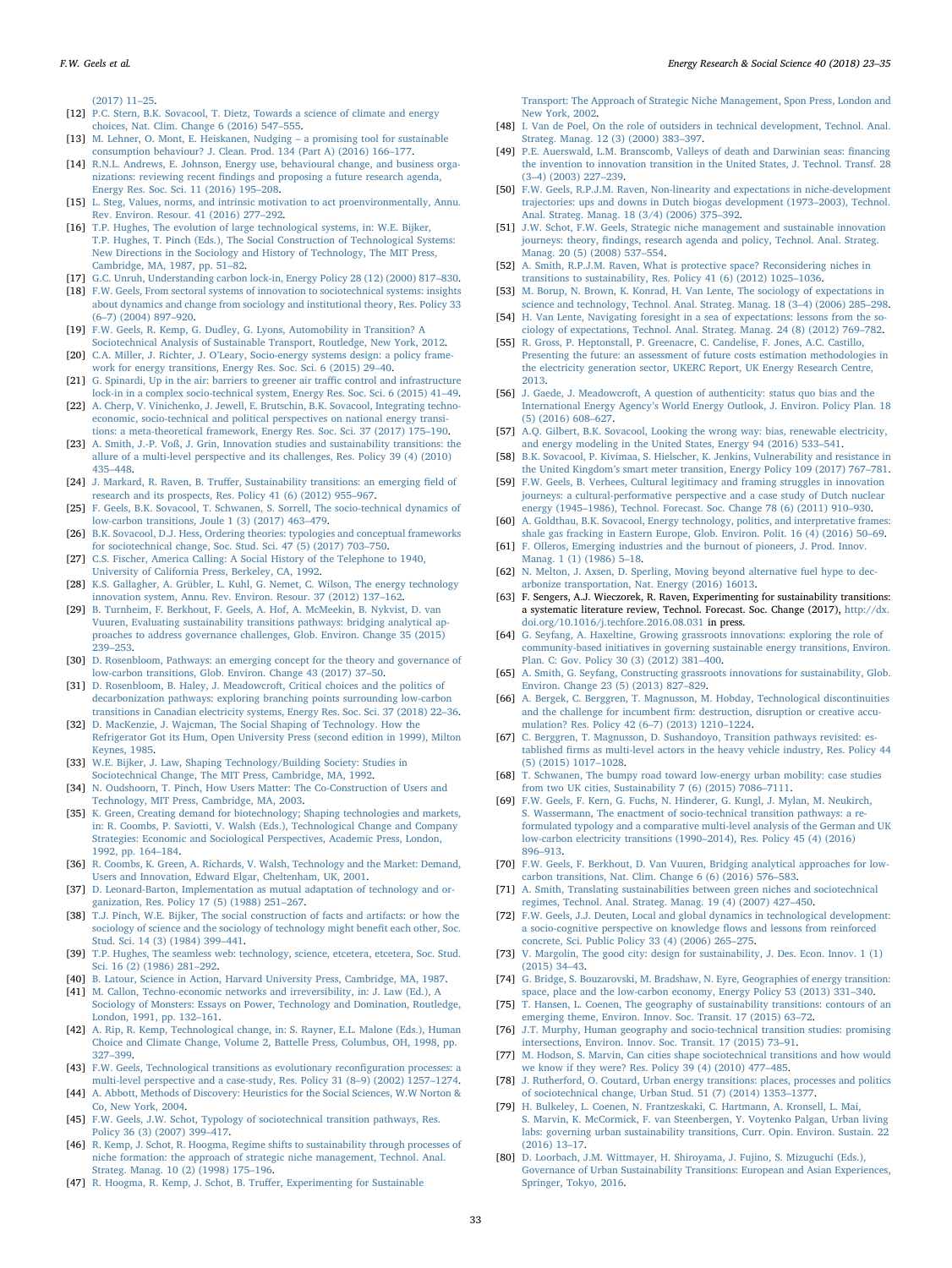- <span id="page-11-0"></span>[81] [D. Satterthwaite, The transition to a predominantly urban world and its under](http://refhub.elsevier.com/S2214-6296(17)30390-0/sbref0405)[pinnings, Human Settlements Discussion Paper, International Institute for](http://refhub.elsevier.com/S2214-6296(17)30390-0/sbref0405) [Environment and Development \(IIED\), London, 2007.](http://refhub.elsevier.com/S2214-6296(17)30390-0/sbref0405)
- <span id="page-11-1"></span>[82] [R. Florida, Cities and the Creative Class, Routledge, New York, 2005.](http://refhub.elsevier.com/S2214-6296(17)30390-0/sbref0410) [83] [E. Glaeser, Triumph of the City: How Our Greatest Invention Makes Us Richer,](http://refhub.elsevier.com/S2214-6296(17)30390-0/sbref0415)
- <span id="page-11-2"></span>[Smarter, Greener, Healthier and Happier, Penguin, New York, 2011.](http://refhub.elsevier.com/S2214-6296(17)30390-0/sbref0415) [84] [N. Brenner, New State Spaces: Urban Governance and the Rescaling of Statehood,](http://refhub.elsevier.com/S2214-6296(17)30390-0/sbref0420)
- <span id="page-11-30"></span>[Oxford University Press, Oxford, 2004.](http://refhub.elsevier.com/S2214-6296(17)30390-0/sbref0420) [85] [E. McCann, K. Ward \(Eds.\), Mobile Urbanism: Cities and Policymaking in the](http://refhub.elsevier.com/S2214-6296(17)30390-0/sbref0425)
- <span id="page-11-3"></span>[Global Age, University of Minnesota Press, Minneapolis, MN, 2011.](http://refhub.elsevier.com/S2214-6296(17)30390-0/sbref0425) [86] [C. Nolden, S. Sorrell, The UK market for energy service contracts in 2014](http://refhub.elsevier.com/S2214-6296(17)30390-0/sbref0430)–2015, Energy Effi[c. 9 \(2016\) 1405](http://refhub.elsevier.com/S2214-6296(17)30390-0/sbref0430)–1420.
- [87] [C. Nolden, S. Sorrel, F. Polzeb, Catalysing the energy service market: the role of](http://refhub.elsevier.com/S2214-6296(17)30390-0/sbref0435) [intermediaries, Energy Policy 98 \(2016\) 420](http://refhub.elsevier.com/S2214-6296(17)30390-0/sbref0435)–430.
- [88] [R. Bolton, M. Hannon, Governing sustainability transitions through business](http://refhub.elsevier.com/S2214-6296(17)30390-0/sbref0440) [model innovation: towards a systems understanding, Res. Policy 45 \(9\) \(2016\)](http://refhub.elsevier.com/S2214-6296(17)30390-0/sbref0440) 1731–[1742.](http://refhub.elsevier.com/S2214-6296(17)30390-0/sbref0440)
- [89] [R. Best, Switching towards coal or renewable energy? The e](http://refhub.elsevier.com/S2214-6296(17)30390-0/sbref0445)ffects of financial [capital on energy transitions, Energy Econ. 63 \(2017\) 75](http://refhub.elsevier.com/S2214-6296(17)30390-0/sbref0445)–83.
- <span id="page-11-4"></span>[90] [R. Bolton, T.J. Foxon, A sociotechnical perspective on low carbon investment](http://refhub.elsevier.com/S2214-6296(17)30390-0/sbref0450) challenges – [insights for UK energy policy, Environ. Innov. Soc. Transit. 14 \(2015\)](http://refhub.elsevier.com/S2214-6296(17)30390-0/sbref0450) 165–[181.](http://refhub.elsevier.com/S2214-6296(17)30390-0/sbref0450)
- <span id="page-11-5"></span>[91] [W. Blyth, R. Gross, J. Speirs, S. Sorrell, J. Nicholls, A. Dorgan, N. Hughes, Low-](http://refhub.elsevier.com/S2214-6296(17)30390-0/sbref0455)[Energy Jobs: The Evidence for Net Job Creation from Policy Support for Energy](http://refhub.elsevier.com/S2214-6296(17)30390-0/sbref0455) Effi[ciency and Renewable Energy, UK Energy Research Centre, London, 2014.](http://refhub.elsevier.com/S2214-6296(17)30390-0/sbref0455)
- <span id="page-11-6"></span>[92] [E. Shove, G. Walker, Governing transitions in the sustainability of everyday life,](http://refhub.elsevier.com/S2214-6296(17)30390-0/sbref0460) [Res. Policy 39 \(4\) \(2010\) 471](http://refhub.elsevier.com/S2214-6296(17)30390-0/sbref0460)–476.
- [93] [M. Lawhon, J.T. Murphy, Sociotechnical regimes and sustainability transitions:](http://refhub.elsevier.com/S2214-6296(17)30390-0/sbref0465) [insights from political ecology, Prog. Hum. Geogr. 36 \(4\) \(2012\) 354](http://refhub.elsevier.com/S2214-6296(17)30390-0/sbref0465)–378.
- <span id="page-11-7"></span>[94] [R. Silverstone, Hirsch \(Eds.\), Consuming Technologies: Media and Information in](http://refhub.elsevier.com/S2214-6296(17)30390-0/sbref0470) [Domestic Spaces, Routledge, New York, 1992.](http://refhub.elsevier.com/S2214-6296(17)30390-0/sbref0470)
- [95] [M. Lie, K.H. Sørensen \(Eds.\), Making Technology our Own: Domesticating](http://refhub.elsevier.com/S2214-6296(17)30390-0/sbref0475) [Technology into Everyday Life, Scandinavian University Press, Oslo, 1996.](http://refhub.elsevier.com/S2214-6296(17)30390-0/sbref0475)
- [96] [M. Ryghaug, M. Toftaker, A transformative practice? Meaning, competence, and](http://refhub.elsevier.com/S2214-6296(17)30390-0/sbref0480) [material aspects of driving electric cars in Norway, Nat. Cult. 9 \(2\) \(2014\)](http://refhub.elsevier.com/S2214-6296(17)30390-0/sbref0480) 146–[163.](http://refhub.elsevier.com/S2214-6296(17)30390-0/sbref0480)
- <span id="page-11-8"></span>[97] [E. Von Hippel, The Sources of Innovation, Oxford University Press, Oxford, 1988.](http://refhub.elsevier.com/S2214-6296(17)30390-0/sbref0485) [98] [S. Flowers, F. Henwood \(Eds.\), Perspectives on User Innovation, World Scienti](http://refhub.elsevier.com/S2214-6296(17)30390-0/sbref0490)fic
- and [Imperial College Press, 2010.](http://refhub.elsevier.com/S2214-6296(17)30390-0/sbref0490)
- <span id="page-11-9"></span>[99] [J.W. Schot, L. Kanger, G. Verbong, The roles of users in shaping transitions to new](http://refhub.elsevier.com/S2214-6296(17)30390-0/sbref0495) [energy systems, Nat. Energy 1 \(2016\) 16054.](http://refhub.elsevier.com/S2214-6296(17)30390-0/sbref0495)
- [100] [J.W. Schot, A.A. De la Bruheze, The mediated design of products, consumption and](http://refhub.elsevier.com/S2214-6296(17)30390-0/sbref0500) [consumers in the twentieth century, in: N. Oudshoorn, T. Pinch \(Eds.\), How Users](http://refhub.elsevier.com/S2214-6296(17)30390-0/sbref0500) [Matter: The Co-Construction of Users and Technology, MIT Press, Cambridge, MA,](http://refhub.elsevier.com/S2214-6296(17)30390-0/sbref0500) [2003, pp. 229](http://refhub.elsevier.com/S2214-6296(17)30390-0/sbref0500)–245.
- [101] [J. Howells, Intermediation and the role of intermediaries in innovation, Res.](http://refhub.elsevier.com/S2214-6296(17)30390-0/sbref0505) [Policy 35 \(5\) \(2006\) 715](http://refhub.elsevier.com/S2214-6296(17)30390-0/sbref0505)–728.
- [102] P. Kivimaa, M. Martiskainen, Innovation, low energy buildings and intermediaries in Europe: systematic case study review, Energy Effic. (2017), [http://dx.doi.org/](http://dx.doi.org/10.1007/s12053-017-9547-y) [10.1007/s12053-017-9547-y](http://dx.doi.org/10.1007/s12053-017-9547-y) in press.
- [103] M. Martiskainen, P. Kivimaa, Creating innovative zero carbon homes in the United Kingdom – intermediaries and champions in building projects, Environ. Innov. Soc. Transit. (2017), <http://dx.doi.org/10.1016/j.eist.2017.08.002> in press.
- [104] [R.E. Bush, C.S.E. Bale, M. Powell, A. Gouldson, P.G. Taylor, W.F. Gale, The role of](http://refhub.elsevier.com/S2214-6296(17)30390-0/sbref0520) [intermediaries in low carbon transitions](http://refhub.elsevier.com/S2214-6296(17)30390-0/sbref0520) – empowering innovations to unlock [district heating in the UK, J. Clean. Prod. 148 \(2017\) 137](http://refhub.elsevier.com/S2214-6296(17)30390-0/sbref0520)–147.
- <span id="page-11-10"></span>[105] [F.W. Geels, Regime resistance against low-carbon transitions: introducing politics](http://refhub.elsevier.com/S2214-6296(17)30390-0/sbref0525) [and power into the multi-level perspective, Theor. Cult. Soc. 31 \(5\) \(2014\) 21](http://refhub.elsevier.com/S2214-6296(17)30390-0/sbref0525)–40.
- <span id="page-11-11"></span>[106] [J.M. Staudenmaier, The politics of successful technologies, in: S.H. Cutli](http://refhub.elsevier.com/S2214-6296(17)30390-0/sbref0530)ffe, [R.C. Post \(Eds.\), In Context: History and the History of Technology: Essays in](http://refhub.elsevier.com/S2214-6296(17)30390-0/sbref0530) [Honor of Melvin Kranzberg, Lehigh University Press, Bethlehem, PA, 1989, pp.](http://refhub.elsevier.com/S2214-6296(17)30390-0/sbref0530) 150–[171.](http://refhub.elsevier.com/S2214-6296(17)30390-0/sbref0530)
- <span id="page-11-12"></span>[107] [J.J. Deuten, A. Rip, J. Jelsma, Societal embedding and product creation man](http://refhub.elsevier.com/S2214-6296(17)30390-0/sbref0535)[agement, Technol. Anal. Strateg. Manag. 9 \(2\) \(1997\) 131](http://refhub.elsevier.com/S2214-6296(17)30390-0/sbref0535)–148.
- <span id="page-11-13"></span>[108] N. Rosenberg, Factors affecting the diff[usion of technology, Explor. Econ. Hist. 10](http://refhub.elsevier.com/S2214-6296(17)30390-0/sbref0540) [\(1\) \(1972\) 3](http://refhub.elsevier.com/S2214-6296(17)30390-0/sbref0540)–33.
- <span id="page-11-14"></span>[109] [C. Freeman, C. Perez, Structural crisis of adjustment, business cycles and invest](http://refhub.elsevier.com/S2214-6296(17)30390-0/sbref0545)[ment behaviour, in: G. Dosi, C. Freeman, R. Nelson, G. Silverberg, L. Soete \(Eds.\),](http://refhub.elsevier.com/S2214-6296(17)30390-0/sbref0545) [Technical Change and Economic Theory, Pinter, London, 1988, pp. 38](http://refhub.elsevier.com/S2214-6296(17)30390-0/sbref0545)–66.
- <span id="page-11-15"></span>[110] E. Rogers, The Diff[usion of Innovations \(Fifth Edition in 1996\), Free Press, New](http://refhub.elsevier.com/S2214-6296(17)30390-0/sbref0550) [York, 1962.](http://refhub.elsevier.com/S2214-6296(17)30390-0/sbref0550)
- <span id="page-11-29"></span>[111] T. Hagerstrand, Innovation Diff[usion as a Spatial Process, University of Chicago](http://refhub.elsevier.com/S2214-6296(17)30390-0/sbref0555) [Press, Chicago, IL, 1968.](http://refhub.elsevier.com/S2214-6296(17)30390-0/sbref0555)
- [112] P. Stoneman, Technological Diff[usion and the Computer Revolution, Clarendon](http://refhub.elsevier.com/S2214-6296(17)30390-0/sbref0560) [Press, Oxford, 1976.](http://refhub.elsevier.com/S2214-6296(17)30390-0/sbref0560)
- [113] S. Davies, Diffusion [of Process Innovations, Cambridge University Press,](http://refhub.elsevier.com/S2214-6296(17)30390-0/sbref0565) [Cambridge, 1979.](http://refhub.elsevier.com/S2214-6296(17)30390-0/sbref0565)
- <span id="page-11-27"></span>[114] [I. Ajzen, The theory of planned behavior, Organ. Behav. Hum. Decis. Process. 50](http://refhub.elsevier.com/S2214-6296(17)30390-0/sbref0570) [\(2\) \(1991\) 179](http://refhub.elsevier.com/S2214-6296(17)30390-0/sbref0570)–211.
- <span id="page-11-28"></span>[115] [W.B. Arthur, Competing technologies: an overview, in: G. Dosi, C. Freeman,](http://refhub.elsevier.com/S2214-6296(17)30390-0/sbref0575) [R. Nelson, G. Silverberg, L. Soete \(Eds.\), Technical Change and Economic Theory,](http://refhub.elsevier.com/S2214-6296(17)30390-0/sbref0575) [Pinter, London, 1988, pp. 590](http://refhub.elsevier.com/S2214-6296(17)30390-0/sbref0575)–607.
- <span id="page-11-16"></span>[116] [A. Grubler, C. Wilson, G. Nemet, Apples, oranges, and consistent comparisons of](http://refhub.elsevier.com/S2214-6296(17)30390-0/sbref0580) [the temporal dynamics of energy transitions, Energy Res. Soc. Sci. 22 \(2016\)](http://refhub.elsevier.com/S2214-6296(17)30390-0/sbref0580) 18–[25.](http://refhub.elsevier.com/S2214-6296(17)30390-0/sbref0580)
- <span id="page-11-17"></span>[117] A. Grübler, Diff[usion: long-term patterns and discontinuities, Technol. Forecast.](http://refhub.elsevier.com/S2214-6296(17)30390-0/sbref0585)

[Soc. Change 39 \(1](http://refhub.elsevier.com/S2214-6296(17)30390-0/sbref0585)–2) (1991) 159–180.

- <span id="page-11-18"></span>[118] F. Lissoni, J.S. Metcalfe, Diff[usion of innovation ancient and modern: a review of](http://refhub.elsevier.com/S2214-6296(17)30390-0/sbref0590) [the main themes, in: M. Dodgson, R. Rothwell \(Eds.\), The Handbook of Industrial](http://refhub.elsevier.com/S2214-6296(17)30390-0/sbref0590) [Innovation, Edward Elgar, Cheltenham, UK, 1994, pp. 106](http://refhub.elsevier.com/S2214-6296(17)30390-0/sbref0590)–141.
- <span id="page-11-19"></span>[119] [K. Lyytinen, J. Damsgaard, What](http://refhub.elsevier.com/S2214-6296(17)30390-0/sbref0595)'s wrong with the diffusion of innovation theory? [in: M.A. Ardis, B.L. Marcolin \(Eds.\), Di](http://refhub.elsevier.com/S2214-6296(17)30390-0/sbref0595)ffusing Software Product and Process [Innovations, Springer, New York, 2000, pp. 173](http://refhub.elsevier.com/S2214-6296(17)30390-0/sbref0595)–190.
- <span id="page-11-20"></span>[120] [F.W. Geels, A. McMeekin, J. Mylan, D. Southerton, A critical appraisal of sus](http://refhub.elsevier.com/S2214-6296(17)30390-0/sbref0600)[tainable consumption and production research: the reformist, revolutionary and](http://refhub.elsevier.com/S2214-6296(17)30390-0/sbref0600) reconfi[guration positions, Glob. Environ. Change 34 \(2015\) 1](http://refhub.elsevier.com/S2214-6296(17)30390-0/sbref0600)–12.
- <span id="page-11-21"></span>[121] [B.K. Sovacool, How long will it take? Conceptualizing the temporal dynamics of](http://refhub.elsevier.com/S2214-6296(17)30390-0/sbref0605) [energy transitions, Energy Res. Soc. Sci. 13 \(2016\) 202](http://refhub.elsevier.com/S2214-6296(17)30390-0/sbref0605)–215.
- [122] [F. Kern, K.S. Rogge, The pace of governed energy transitions: agency, international](http://refhub.elsevier.com/S2214-6296(17)30390-0/sbref0610) [dynamics and the global Paris agreement accelerating decarbonisation processes?](http://refhub.elsevier.com/S2214-6296(17)30390-0/sbref0610) [Energy Res. Soc. Sci. 22 \(2016\) 13](http://refhub.elsevier.com/S2214-6296(17)30390-0/sbref0610)–17.
- <span id="page-11-22"></span>[123] [IPCC \(Intergovernmental Panel on Climate Change\), Summary for policymakers,](http://refhub.elsevier.com/S2214-6296(17)30390-0/sbref0615) [Climate Change 2014, Mitigation of Climate Change, \(2014\).](http://refhub.elsevier.com/S2214-6296(17)30390-0/sbref0615)
- [124] J. Rockström, O. Gaff[ney, J. Rogelj, M. Meinshausen, Nakicenovic,](http://refhub.elsevier.com/S2214-6296(17)30390-0/sbref0620) [H.J. Schellnhuber, A roadmap for rapid decarbonisation, Science 355 \(6331\)](http://refhub.elsevier.com/S2214-6296(17)30390-0/sbref0620) [\(2017\) 1269](http://refhub.elsevier.com/S2214-6296(17)30390-0/sbref0620)–1271.
- <span id="page-11-23"></span>[125] [WBGU, World in Transition: A Social Contract for Sustainability, German Advisory](http://refhub.elsevier.com/S2214-6296(17)30390-0/sbref0625) [Council on Global Change, Berlin, 2011.](http://refhub.elsevier.com/S2214-6296(17)30390-0/sbref0625)
- <span id="page-11-24"></span>[126] [United Nations Climate Change Secretariat, Climate Action Now: Summary for](http://refhub.elsevier.com/S2214-6296(17)30390-0/sbref0630) [Policymakers, \(2016\).](http://refhub.elsevier.com/S2214-6296(17)30390-0/sbref0630)
- [127] [C. Figueres, H.J. Schellnhuber, G. Whiteman, J. Rockström, A. Hobley,](http://refhub.elsevier.com/S2214-6296(17)30390-0/sbref0635) [S. Rahmstorf, Three years to safeguard our climate, Nature 546 \(7660\) \(2017\)](http://refhub.elsevier.com/S2214-6296(17)30390-0/sbref0635) 593–[595.](http://refhub.elsevier.com/S2214-6296(17)30390-0/sbref0635)
- <span id="page-11-25"></span>[128] J. Meadowcroft, Let'[s get this transition moving!, Can. Public Policy 42 \(2016\)](http://refhub.elsevier.com/S2214-6296(17)30390-0/sbref0640) S10–[S17.](http://refhub.elsevier.com/S2214-6296(17)30390-0/sbref0640)
- <span id="page-11-26"></span>[129] [L. Delina, M. Diesendorf, Is wartime mobilisation a suitable policy model for rapid](http://refhub.elsevier.com/S2214-6296(17)30390-0/sbref0645) [national climate mitigation? Energy Policy 58 \(2013\) 371](http://refhub.elsevier.com/S2214-6296(17)30390-0/sbref0645)–380.
- <span id="page-11-31"></span>[130] [F. Kern, B. Verhees, R. Raven, A. Smith, Empowering sustainable niches: com](http://refhub.elsevier.com/S2214-6296(17)30390-0/sbref0650)paring UK and Dutch off[shore wind developments, Technol. Forecast. Soc. Change](http://refhub.elsevier.com/S2214-6296(17)30390-0/sbref0650) [100 \(2015\) 344](http://refhub.elsevier.com/S2214-6296(17)30390-0/sbref0650)–355.
- [131] [R. Raven, F. Kern, B. Verhees, A. Smith, Niche construction and empowerment](http://refhub.elsevier.com/S2214-6296(17)30390-0/sbref0655) [through socio-political work. A meta-analysis of six low-carbon technology cases,](http://refhub.elsevier.com/S2214-6296(17)30390-0/sbref0655) [Environ. Innov. Soc. Transit. 18 \(2016\) 164](http://refhub.elsevier.com/S2214-6296(17)30390-0/sbref0655)–180.
- [132] [C.C.R. Penna, F.W. Geels, Climate change and the slow reorientation of the](http://refhub.elsevier.com/S2214-6296(17)30390-0/sbref0660) American car industry (1979–[2011\): an application and extension of the Dialectic](http://refhub.elsevier.com/S2214-6296(17)30390-0/sbref0660) [Issue LifeCycle \(DILC\) model, Res. Policy 44 \(5\) \(2015\) 1029](http://refhub.elsevier.com/S2214-6296(17)30390-0/sbref0660)–1048.
- <span id="page-11-32"></span>[133] [W. McDowall, F.W. Geels, Ten challenges for computer models in transitions re](http://refhub.elsevier.com/S2214-6296(17)30390-0/sbref0665)[search: a commentary on Holtz et al, Environ. Innov. Soc. Transit. 22 \(2017\)](http://refhub.elsevier.com/S2214-6296(17)30390-0/sbref0665) 41–[49.](http://refhub.elsevier.com/S2214-6296(17)30390-0/sbref0665)
- <span id="page-11-33"></span>[134] [M. Dowson, A. Poole, D. Harrison, G. Susman, Domestic UK retro](http://refhub.elsevier.com/S2214-6296(17)30390-0/sbref0670)fit challenge: [barriers, incentives and current performance leading into the Green Deal, Energy](http://refhub.elsevier.com/S2214-6296(17)30390-0/sbref0670) [Policy 50 \(2012\) 294](http://refhub.elsevier.com/S2214-6296(17)30390-0/sbref0670)–305.
- [135] [I.G. Hamilton, P.J. Steadman, H. Bruhns, A.J. Summer](http://refhub.elsevier.com/S2214-6296(17)30390-0/sbref0675)field, R. Lowe, Energy effi[ciency in the British housing stock: energy demand and the Homes Energy](http://refhub.elsevier.com/S2214-6296(17)30390-0/sbref0675) Effi[ciency Database, Energy Policy 60 \(2013\) 462](http://refhub.elsevier.com/S2214-6296(17)30390-0/sbref0675)–480.
- <span id="page-11-42"></span><span id="page-11-34"></span>[136] N. Rosenberg, Innovation'[s uncertain terrain, McKinsey Q. 3 \(1995\) 170](http://refhub.elsevier.com/S2214-6296(17)30390-0/sbref0680)–185. [137] [D. Nye, Electrifying America: Social Meanings of a New Technology, MIT Press,](http://refhub.elsevier.com/S2214-6296(17)30390-0/sbref0685)
- <span id="page-11-35"></span>[Cambridge, MA, 1990.](http://refhub.elsevier.com/S2214-6296(17)30390-0/sbref0685) [138] [S. Sorrell, J. Dimitropoulos, The rebound e](http://refhub.elsevier.com/S2214-6296(17)30390-0/sbref0690)ffect: microeconomic definitions, lim-
- [itations and extensions, Ecol. Econ. 65 \(3\) \(2008\) 636](http://refhub.elsevier.com/S2214-6296(17)30390-0/sbref0690)–649.
- <span id="page-11-36"></span>[139] [M. Chitnis, S. Sorrell, Living up to expectations: estimating direct and indirect](http://refhub.elsevier.com/S2214-6296(17)30390-0/sbref0695) rebound eff[ects for UK households, Energy Econ. 52 \(1\) \(2015\) 100](http://refhub.elsevier.com/S2214-6296(17)30390-0/sbref0695)–116. [140] [L. Stapleton, S. Sorrell, T. Schwanen, Estimating direct redound e](http://refhub.elsevier.com/S2214-6296(17)30390-0/sbref0700)ffects for per-
- [sonal automotive travel in Great Britain, Energy Econ. 54 \(2016\) 313](http://refhub.elsevier.com/S2214-6296(17)30390-0/sbref0700)–325. [141] [L. Stapleton, S. Sorrell, T. Schwanen, Peak car and increasing rebound: a closer](http://refhub.elsevier.com/S2214-6296(17)30390-0/sbref0705)
- [look at car travel trends in Great Britain, Transp. Res. Part D: Transp. Environ.t 53](http://refhub.elsevier.com/S2214-6296(17)30390-0/sbref0705) [\(2017\) 217](http://refhub.elsevier.com/S2214-6296(17)30390-0/sbref0705)–233.
- <span id="page-11-37"></span>[142] [M. Harding, M. Rapson, Do Voluntary Carbon O](http://refhub.elsevier.com/S2214-6296(17)30390-0/sbref0710)ffsets Induce Energy Rebound? A Conservationist'[s Dilemma, University of California, Davis, 2013.](http://refhub.elsevier.com/S2214-6296(17)30390-0/sbref0710)
- [143] [V. Tiefenbeck, T. Staake, K. Roth, O. Sachs, For better or for worse? Empirical](http://refhub.elsevier.com/S2214-6296(17)30390-0/sbref0715) [evidence of moral licensing in a behavioral energy conservation campaign, Energy](http://refhub.elsevier.com/S2214-6296(17)30390-0/sbref0715) [Policy 57 \(2013\) 160](http://refhub.elsevier.com/S2214-6296(17)30390-0/sbref0715)–171.
- <span id="page-11-38"></span>[144] [V. Smil, Perils of long-range energy forecasting: re](http://refhub.elsevier.com/S2214-6296(17)30390-0/sbref0720)flections on looking far ahead, [Technol. Forecast. Soc. Change 65 \(3\) \(2000\) 251](http://refhub.elsevier.com/S2214-6296(17)30390-0/sbref0720)–264.
- [145] [P.G. Taylor, P. Upham, W. McDowall, D. Christopherson, Energy model, boundary](http://refhub.elsevier.com/S2214-6296(17)30390-0/sbref0725) [object and societal lens: 35 years of the MARKAL model in the UK, Energy Res.](http://refhub.elsevier.com/S2214-6296(17)30390-0/sbref0725) [Soc. Sci. 4 \(2014\) 32](http://refhub.elsevier.com/S2214-6296(17)30390-0/sbref0725)–41.
- <span id="page-11-39"></span>[146] [F.W. Geels, W.A. Smit, Failed technology futures: pitfalls and lessons from a his](http://refhub.elsevier.com/S2214-6296(17)30390-0/sbref0730)[torical survey, Futures 32 \(9/10\) \(2000\) 867](http://refhub.elsevier.com/S2214-6296(17)30390-0/sbref0730)–885.
- [147] M. Jeff[erson, Closing the gap between energy research and modelling, the social](http://refhub.elsevier.com/S2214-6296(17)30390-0/sbref0735) [sciences, and modern realities, Energy Res. Soc. Sci. 4 \(2014\) 42](http://refhub.elsevier.com/S2214-6296(17)30390-0/sbref0735)–52.
- [148] [G. Marletto, Car and the city: sociotechnical transition pathways to 2030, Technol.](http://refhub.elsevier.com/S2214-6296(17)30390-0/sbref0740) [Forecast. Soc. Change 87 \(2014\) 164](http://refhub.elsevier.com/S2214-6296(17)30390-0/sbref0740)–178.
- <span id="page-11-40"></span>[149] [G. Holtz, F. Alkemade, F. De Haan, J. Köhler, E. Trutnevyte, T. Luthe, J. Halbe,](http://refhub.elsevier.com/S2214-6296(17)30390-0/sbref0745) [G. Papachristos, E. Chappin, J. Kwakkel, S. Ruutu, Prospects of modelling societal](http://refhub.elsevier.com/S2214-6296(17)30390-0/sbref0745) [transitions: position paper of an emerging community, Environ. Innov. Soc.](http://refhub.elsevier.com/S2214-6296(17)30390-0/sbref0745) [Transit. 17 \(2015\) 41](http://refhub.elsevier.com/S2214-6296(17)30390-0/sbref0745)–58.
- <span id="page-11-41"></span>[150] [N. Bergman, A. Haxeltine, L. Whitmarsh, J. Köhler, M. Schilperoord, J. Rotmans,](http://refhub.elsevier.com/S2214-6296(17)30390-0/sbref0750) [Modelling sociotechnical transition patterns and pathways, J. Artif. Soc. Soc.](http://refhub.elsevier.com/S2214-6296(17)30390-0/sbref0750) [Simul. 11 \(3\) \(2008\) 7.](http://refhub.elsevier.com/S2214-6296(17)30390-0/sbref0750)
- [151] [F.G.N. Li, Actors behaving badly: exploring the modelling of non-optimal beha](http://refhub.elsevier.com/S2214-6296(17)30390-0/sbref0755)[viour in energy transitions, Energy Strategy Rev. 15 \(2017\) 57](http://refhub.elsevier.com/S2214-6296(17)30390-0/sbref0755)–71.